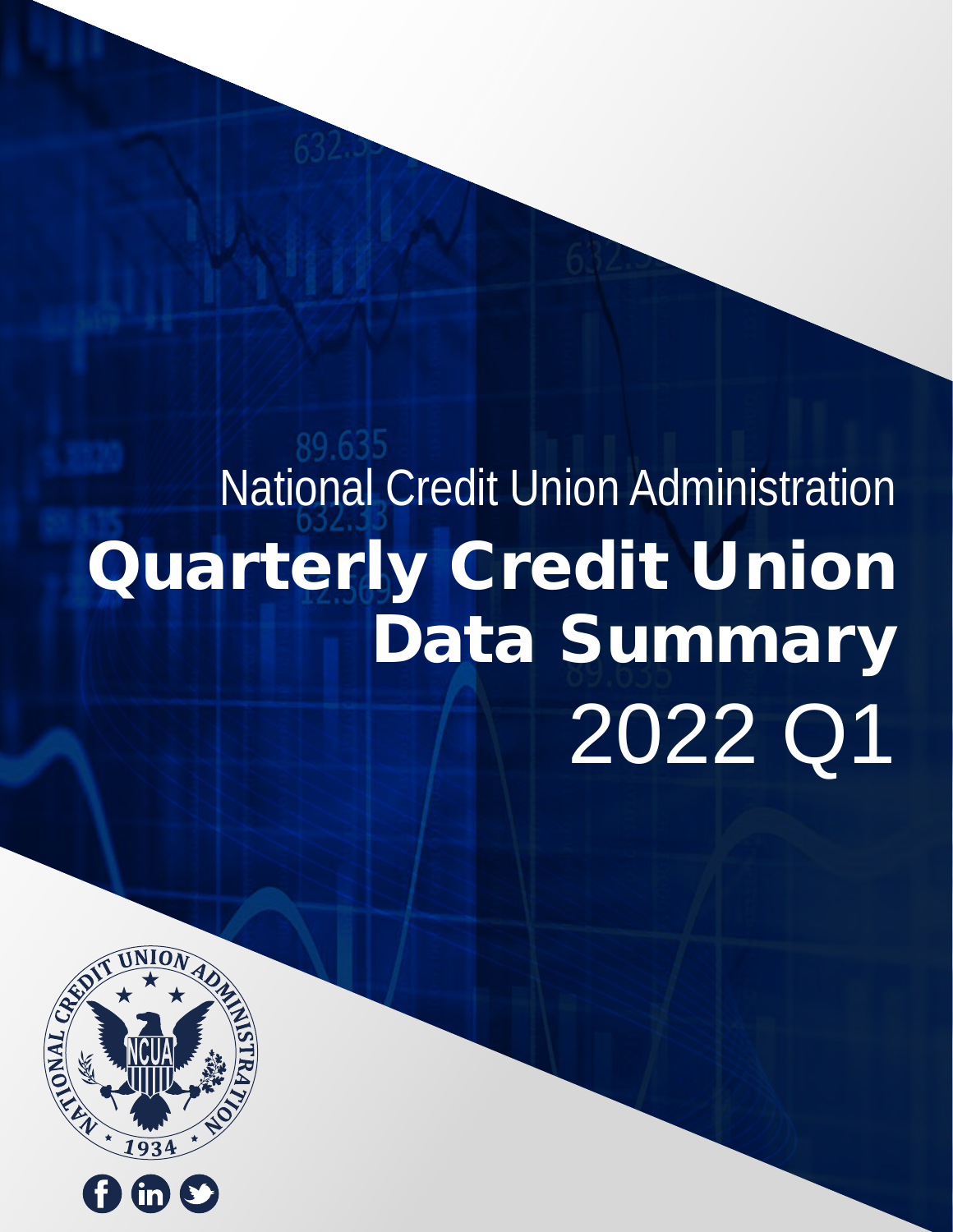### **Credit Union System Performance Data: 2022Q1**

The Quarterly Credit Union Data Summary provides an overview of the financial performance of federally insured credit unions based on information reported by those credit unions to the National Credit Union Administration in the 2022Q1 Call Report. As of March 31, 2022, there were 4,903 federally insured credit unions with 131.0 million members.

The NCUA made several changes to the Credit Union Data Summary in 2022Q1. All of the changes reflect a redesign of the Call Report in 2022Q1. A table summarizing these changes is available in the Notes to Users.

Please direct inquiries about the quarterly credit union performance report to **peacmail@ncua.gov.** 

### **Selected Performance Indicators**

- **Total assets** in federally insured credit unions rose by \$169 billion, or 8.7 percent, over the year ending in the first quarter of 2022, to \$2.12 trillion.
- **Total loans outstanding** increased \$136 billion, or 11.7 percent, over the year to \$1.30 trillion. The average outstanding loan balance in the first quarter of 2022 was \$16,347, up \$186, or 1.2 percent, from one year earlier.
- **The delinquency rate** at federally insured credit unions was 42 basis points in the first quarter of 2022, down 4 basis points from one year earlier. The **net charge-off ratio** was 28 basis points, down from 32 basis points in the first quarter of 2021.
- **Insured shares and deposits** rose \$125 billion, or 8.0 percent, over the year ending in the first quarter of 2022, to \$1.69 trillion.
- The **loan-to-share ratio** stood at 70.3 percent in the first quarter of 2022, up from 68.8 percent in the first quarter of 2021.
- The credit union system's **net worth ratio** was 10.22 percent in the first quarter of 2022, compared with 10.02 percent one year earlier.
- **Net income** totaled \$18.1 billion at an annual rate in the first quarter of 2022, down \$1.6 billion, or 8.2 percent, from the same period a year ago.
- The **net interest margin** for federally insured credit unions was \$53.8 billion in the first quarter of 2022, or 2.57 percent of average assets. That compares with \$48.7 billion, or 2.57 percent of average assets, in the first quarter of 2021.
- The **return on average assets** for federally insured credit unions was 87 basis points in the first quarter of 2022, down from 104 basis points in the first quarter of 2021. The **median return on average assets** across all federally insured credit unions was 42 basis points, up 3 basis points from the first quarter of 2021.
- The **number of federally insured credit unions** declined to 4,903 in the first quarter of 2022, from 5,068 in the first quarter of 2021. In the first quarter of 2022, there were 3,076 federal credit unions and 1,827 federally insured, state-chartered credit unions. The year-over-year decline is consistent with long-running industry consolidation trends.
- The **number of credit unions with a low-income designation** declined to 2,622 in the first quarter of 2022 from 2,645 one year earlier.
- Federally insured credit unions added 5.3 million members over the year, and **credit union membership** in these institutions reached 131.0 million in the first quarter of 2022.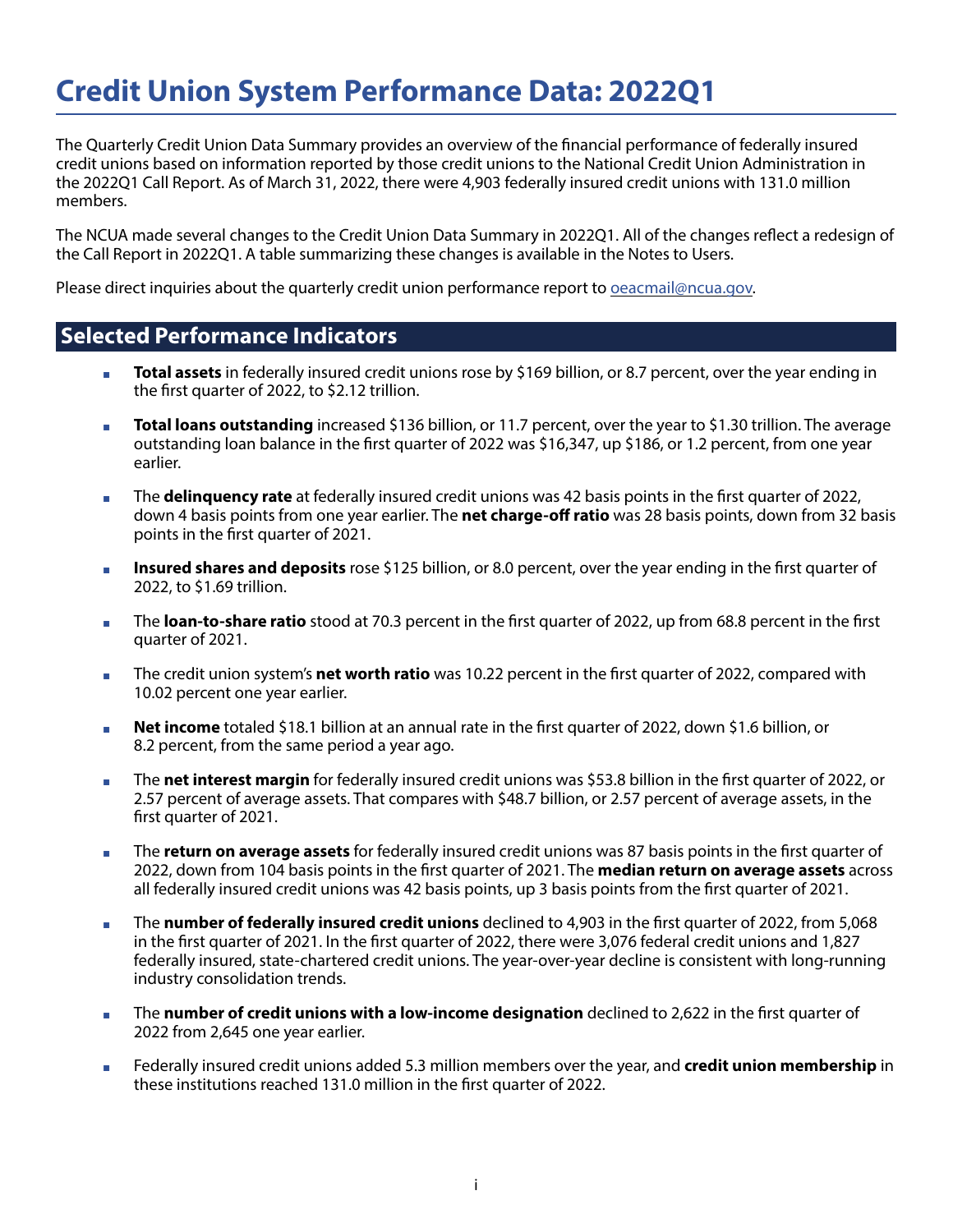### **Balance Sheet Details**

#### **Assets**

- **Total assets** in federally insured credit unions rose by \$168.8 billion, or 8.7 percent, over the year to \$2.12 trillion in the first quarter of 2022.
- **Cash** declined \$41.2 billion, or 14.2 percent, to \$248.6 billion. Note that the 2022Q1 Call Report redefined cash to exclude cash equivalents (investments with original maturities of three months or less). Cash now represents cash on hand and cash on deposit.
- **Total investments** rose \$61.7 billion, or 15.2 percent, to \$466.0 billion. Note that the 2022Q1 Call Report introduced a new definition for total investments on the investment maturity schedule. Refer to the Notes to Users for additional information.
	- Investments with maturities less than or equal to one year declined \$12.6 billion, or 11.7 percent, to \$95.3 billion.
	- Investments with maturities of one to three years rose \$10.6 billion, or 10.2 percent, to \$114.7 billion. • Investments with maturities of three to five years increased \$30.1 billion, or 34.2 percent, to
		- \$118.1 billion.
	- Investments with maturities of five to 10 years rose \$31.7 billion, or 36.6 percent, to \$118.2 billion.
	- Investments with maturities greater than 10 years increased \$1.9 billion, or 10.8 percent, to \$19.8 billion.
- **Total loans outstanding** increased \$136.2 billion, or 11.7 percent, over the year, to \$1.30 trillion. Note that the loans variable was redefined to include loans to natural person credit unions, which were previously reported as investments. Credit union loan balances rose in most major categories, compared with the first quarter of 2021.
	- **Loans secured by 1- to 4-family residential properties** increased \$63.2 billion, or 12.3 percent, to \$574.6 billion in the first quarter of 2022.
	- **Auto loans** increased \$37.2 billion, or 9.8 percent, to \$418.0 billion. Used auto loans rose \$32.2 billion, or 13.4 percent, to \$272.9 billion, and new auto loans rose \$5.0 billion, or 3.6 percent, to \$145.0 billion.
	- **Credit card balances** rose \$5.7 billion, or 9.8 percent, to \$64.4 billion.
	- **Non-federally guaranteed student loans** increased \$1.0 billion, or 16.3 percent, to \$7.0 billion.
	- **Commercial loans, excluding unfunded commitments**, increased \$19.7 billion, or 20.2 percent, over the year to \$117.2 billion in the first quarter of 2022. Commercial loans are not directly comparable to member business loans.
- The **delinguency rate** at federally insured credit unions was 42 basis points in the first quarter of 2022, down 4 basis points compared with the first quarter of 2021. Loan performance was mixed across major categories:
	- The delinquency rate on **non-commercial real estate** loans was 31 basis points in the first quarter of 2022. This is a new variable added in 2022Q1; data for previous quarters are not available. Refer to the Notes to Users for additional information.
	- The **credit card** delinquency rate rose to 101 basis points from 89 basis points one year earlier.
	- The **auto loan** delinquency rate edged up 4 basis points to 39 basis points in the first quarter of 2022.
	- The delinquency rate for **commercial loans, excluding unfunded commitments**, was 43 basis points in the first quarter of 2022, compared with 70 basis points in the first quarter of 2021.
	- The net charge-off ratio for all federally insured credit unions was 28 basis points in the first quarter of 2022, compared with 32 basis points in the first quarter of 2021.

#### **Liabilities and Net Worth**

■ Credit union **shares and deposits** rose by \$157.9 billion, or 9.3 percent, over the year to \$1.85 trillion in the first quarter of 2022. Regular shares increased \$60.1 billion, or 9.6 percent, to \$686.1 billion. Other deposits increased \$37.0 billion, or 5.0 percent, to \$777.7 billion, led by money market accounts, which were up \$61.7 billion, or 17.1 percent.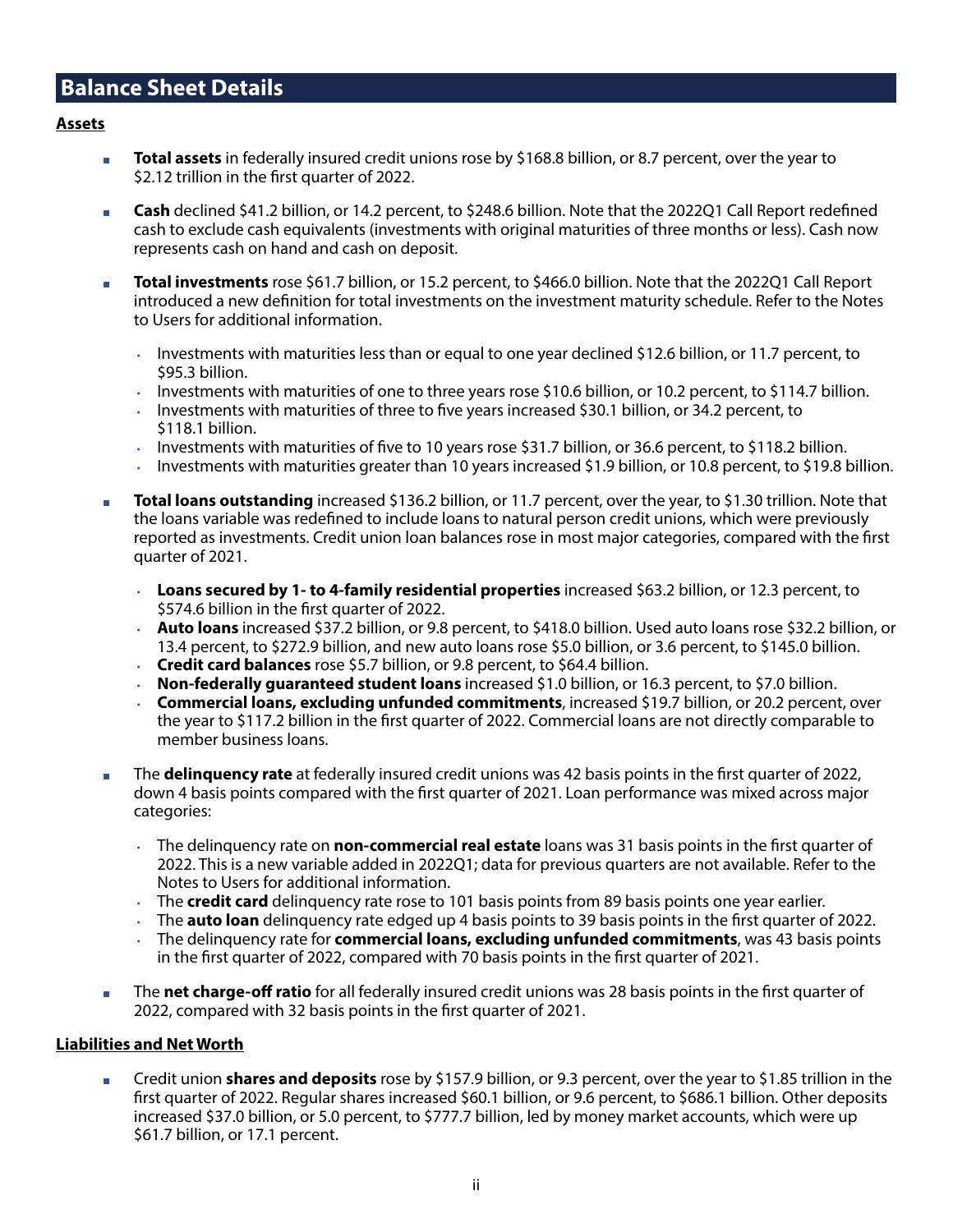The credit union system's **net worth** increased by \$21.1 billion, or 10.8 percent, over the year to \$216.4 billion. The aggregate net worth ratio — net worth as a percentage of assets — stood at 10.22 percent in the first quarter of 2022, up from 10.02 percent one year earlier.

### **Income Statement Details**

- **Net income** for federally insured credit unions in the first quarter of 2022 totaled \$18.1 billion at an annual rate, down \$1.6 billion, or 8.2 percent, from the first quarter of 2021. **Interest income** rose \$3.3 billion, or 5.7 percent, over the year to \$61.0 billion. **Non-interest income** fell \$2.0 billion, or 7.5 percent, to \$24.3 billion, largely due to a drop in other income.
- **Interest expense** totaled \$7.3 billion annualized in the first quarter of 2022, down \$1.8 billion, or 19.5 percent, from one year earlier. **Non-interest expenses** grew \$4.7 billion, or 9.0 percent, over the year to \$57.0 billion in the first quarter. Rising **employee compensation and benefits**, which were up \$2.1 billion, or 7.7 percent, accounted for nearly half of the increase in non-interest expenses.
- The aggregate **net interest margin** widened by \$5.1 billion, or 10.4 percent, over the year to \$53.8 billion at an annual rate in the first quarter of 2022.
- The credit union system's **provision for loan and lease losses or credit loss expense** was little changed at \$2.9 billion at an annual rate in the first quarter of 2022.

### **Performance by Asset Category**

Consistent with long-running trends, credit unions with assets of at least \$1 billion reported the strongest growth in loans, membership, and net worth over the year ending in the first quarter of 2022.

- The number of **federally insured credit unions with assets of at least \$1 billion** increased to 410 in the first quarter of 2022 from 388 in the first quarter of 2021. These 410 credit unions held \$1.6 trillion in assets, or 74 percent of total system assets. Credit unions in this category reported loan growth of 14.7 percent. Membership rose 8.1 percent. Net worth increased 13.9 percent.
- The number of **federally insured credit unions with assets of at least \$500 million but less than \$1 billion** rose to 291 in the first quarter of 2022 from 289 in the first quarter of 2021. These 291 credit unions held \$209.2 billion in total assets, or 10 percent of total system assets. Credit unions in this category reported 4.8 percent growth in total loans outstanding over the year. Membership fell 1.8 percent, while net worth increased 4.1 percent.
- The number of **federally insured credit unions with at least \$100 million but less than \$500 million in assets** increased to 1,084 in the first quarter of 2022 from 1,081 in the first quarter of 2021. These 1,084 credit unions held \$247.9 billion in total assets, or 12 percent of total system assets. Credit unions in this category reported a 2.9 percent increase in total loans outstanding. Membership fell 3.7 percent. Net worth rose 3.9 percent.
- The number of **federally insured credit unions with at least \$50 million but less than \$100 million in assets** was unchanged at 694 in the first quarter of 2022. These 694 credit unions held \$50.5 billion in total assets, or 2 percent of total system assets. Credit unions in this category reported a 2.5 percent increase in total loans. Membership fell 3.7 percent. Net worth rose 1.9 percent.
- The number of **federally insured credit unions with assets of at least \$10 million but less than \$50 million** declined to 1,410 in the first quarter of 2022 from 1,511 in the first quarter of 2021. These credit unions held \$36.6 billion in assets, or 2 percent of total system assets. Credit unions in this category reported a 6.6 percent decrease in loans. Membership declined 10.3 percent. Net worth fell 5.5 percent.
- The number of **federally insured credit unions with less than \$10 million in assets** declined to 1,014 in the first quarter of 2022 from 1,105 in the first quarter of 2021. These credit unions held \$4.3 billion in assets, or 0.2 percent of total system assets. Credit unions in this category reported a 9.1 percent decline in loans. Membership fell 12.0 percent. Net worth declined 5.6 percent.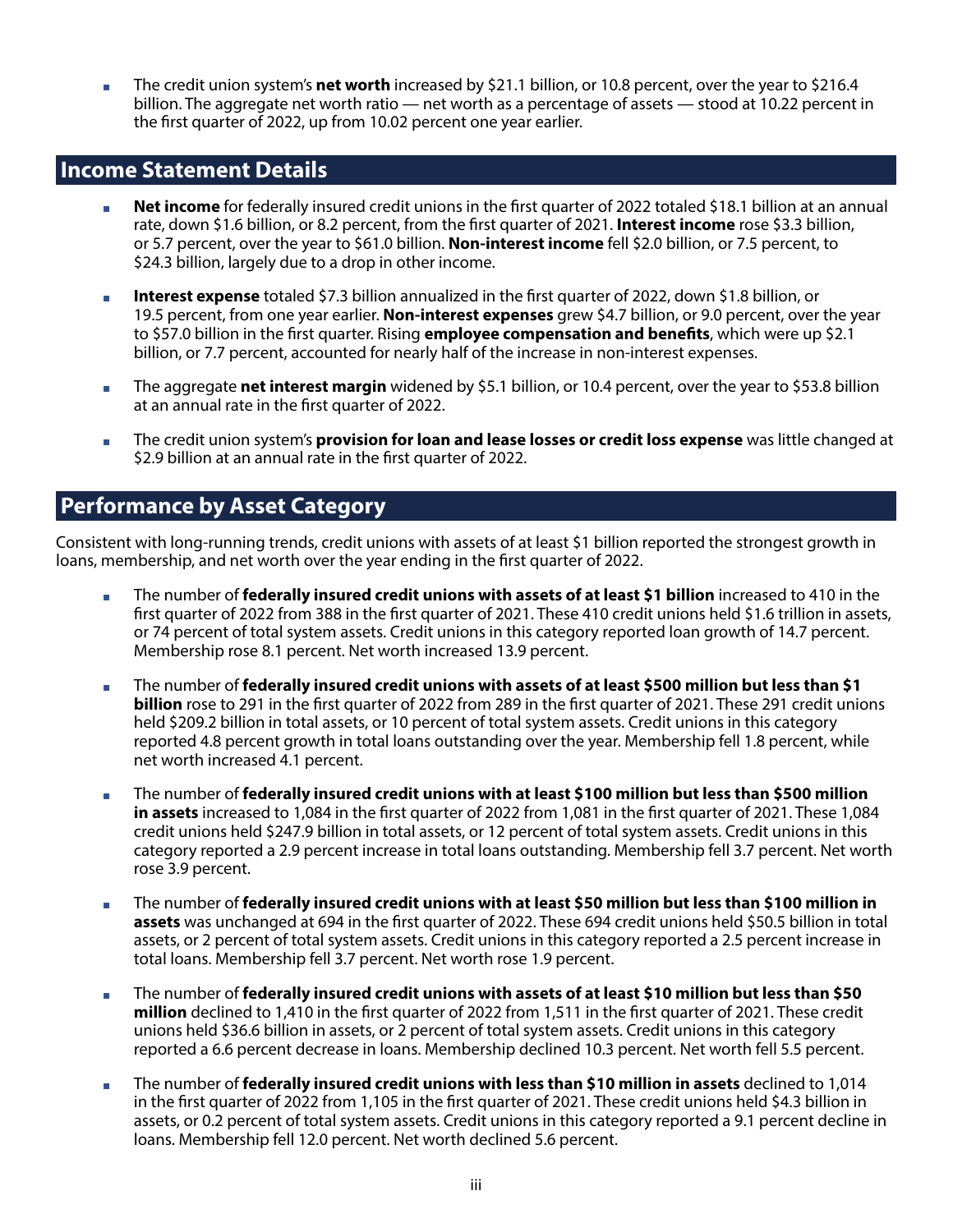### **Notes to Users**

### **Changes to Quarterly Credit Union Data Summary**

A number of changes were made to the Credit Union Data Summary in 2022Q1. All of the changes, which are described in the table below, reflect a redesign of the Call Report in 2022Q1.

|                       |                              | <b>Summary of changes to the 2022Q1 Data Summary</b>                                                                                                                                                                                                                                                                                                                                                                      |
|-----------------------|------------------------------|---------------------------------------------------------------------------------------------------------------------------------------------------------------------------------------------------------------------------------------------------------------------------------------------------------------------------------------------------------------------------------------------------------------------------|
| <b>Type of change</b> | <b>Location</b>              | <b>Item</b>                                                                                                                                                                                                                                                                                                                                                                                                               |
| Change in definition  | <b>Balance sheet: Assets</b> | Cash                                                                                                                                                                                                                                                                                                                                                                                                                      |
|                       |                              | The 2022q1 Call Report redefined cash to exclude cash<br>equivalents (investments with original maturities of three<br>months or less). To show a consistent time series, the Cash<br>category in the Data Summary now represents cash on hand +<br>cash on deposit for all quarters.                                                                                                                                     |
|                       |                              | <b>Total loans</b>                                                                                                                                                                                                                                                                                                                                                                                                        |
|                       |                              | The 2022q1 Call Report redefined loans to include loans to<br>natural person credit unions, which were previously reported as<br>investments ("Loans to and investments in natural person credit<br>unions").                                                                                                                                                                                                             |
|                       |                              | <b>Total investments</b>                                                                                                                                                                                                                                                                                                                                                                                                  |
|                       |                              | The 2022q1 Call Report introduced a new definition for Total<br>Investments on the investment maturity schedule. The change:<br>1) Removes the minimum maturity. Investments are no longer<br>restricted to original maturities of greater than three months.<br>2) Excludes loans to natural person credit unions.<br>3) Does not subtract the allowance for credit losses on<br>investment securities (Account AS0041). |
|                       |                              | The 2022q1 Quarterly Credit Union Data Summary revised<br>the "Investments less than or equal to 1 year" time series to<br>approximate the new definition. (That is, for quarters before<br>2022q1, the category was adjusted to include cash equivalents).<br>For the other maturity series listed below--which were also<br>affected by the various changes--adjustments cannot be made.                                |
|                       |                              | Investments 1-3 years                                                                                                                                                                                                                                                                                                                                                                                                     |
|                       |                              | Investments 3-10 years                                                                                                                                                                                                                                                                                                                                                                                                    |
|                       |                              | Investments 3-5 years                                                                                                                                                                                                                                                                                                                                                                                                     |
|                       |                              | Investments 5-10 years                                                                                                                                                                                                                                                                                                                                                                                                    |
|                       |                              | Investments more than 10 years                                                                                                                                                                                                                                                                                                                                                                                            |
|                       |                              | <b>Other Assets</b>                                                                                                                                                                                                                                                                                                                                                                                                       |
|                       |                              | The 2022q1 Quarterly Credit Union Data Summary revised the<br>Other Assets time series to reflect changes to the 2022q1 Call<br>Report:                                                                                                                                                                                                                                                                                   |
|                       |                              | Other assets = Cash - All other deposits (2022q1 only) - Total<br>investments (investment maturity schedule) + Allowance for<br>credit losses on investments (2022q1 only) - Total loans                                                                                                                                                                                                                                  |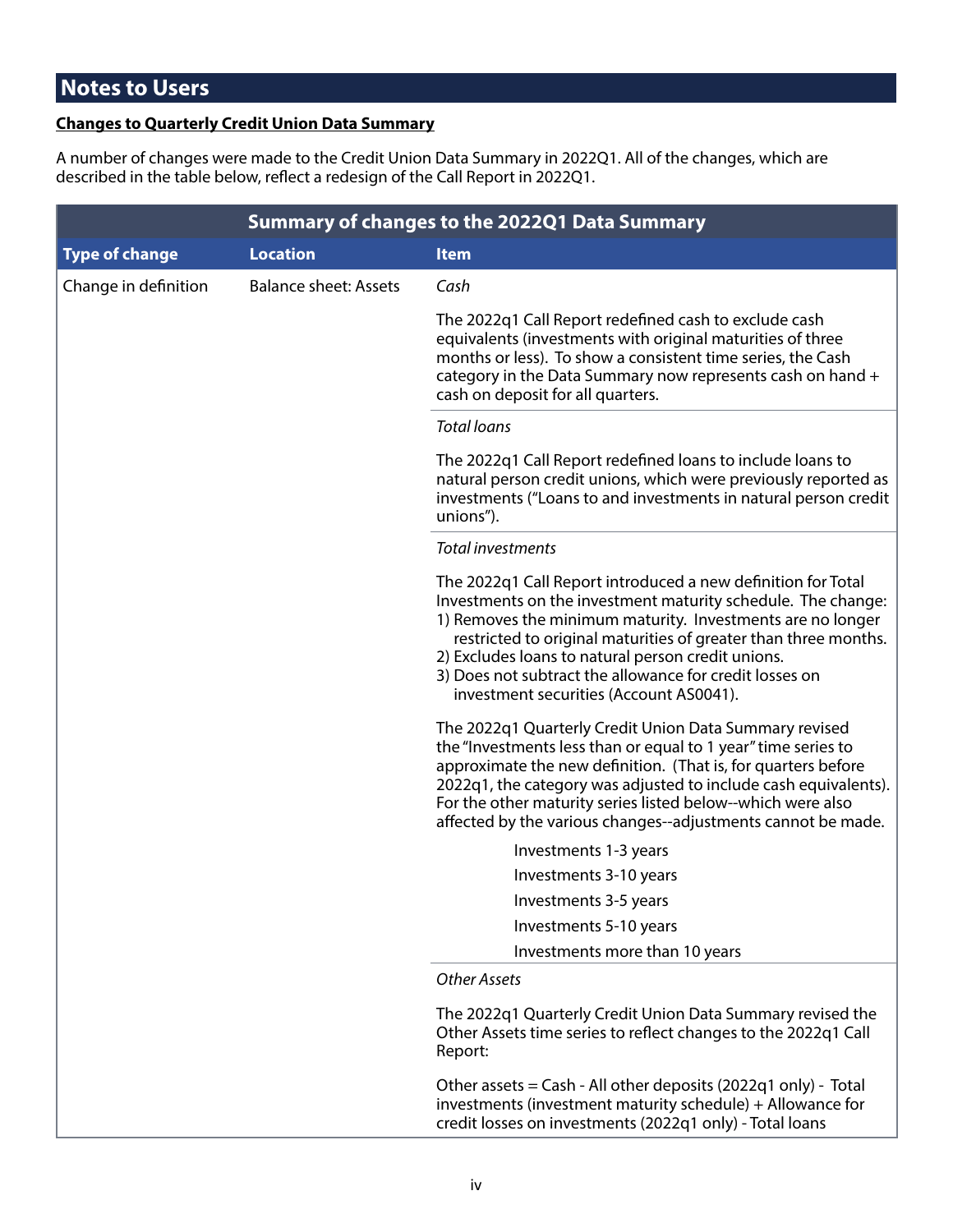|                                            |                                            | <b>Summary of changes to the 2022Q1 Data Summary</b>                                                 |
|--------------------------------------------|--------------------------------------------|------------------------------------------------------------------------------------------------------|
| <b>Type of change</b>                      | <b>Location</b>                            | <b>Item</b>                                                                                          |
| Time series ended in                       | Lending (YTD)                              | Real estate loans (includes commercial)                                                              |
| 2021q4<br>(Source accounts were            |                                            | Real estate, fixed rate, first mortgage (includes commercial)                                        |
| deleted in 2022q1 Call<br>Report)          | Delinquency                                | Fixed-rate real estate delinquency rate (includes commercial)                                        |
|                                            | Balance sheet: Addenda                     | Real estate fixed rate, first mortgage (includes commercial)                                         |
| Time series deleted                        | <b>Key Ratios</b>                          | Long-term assets, percent of assets                                                                  |
| Time series added:                         | Lending (YTD)                              | Real estate loans (excludes commercial)                                                              |
| Non-commercial loans                       |                                            | Real estate, fixed rate, first mortgage (excludes commercial)                                        |
|                                            | Delinquency                                | Non-commercial real estate delinquency rate                                                          |
|                                            |                                            | Non-commercial real estate first mortgage delinguency rate                                           |
|                                            |                                            | Non-commercial loan delinquency rate                                                                 |
|                                            | Balance sheet: Addenda                     | Real estate fixed rate, first mortgage (excludes commercial)                                         |
| Time series added:<br>Income statement and | Income Statement: Total<br>interest income | Other interest income (2)                                                                            |
| <b>Balance sheet</b>                       | <b>Balance sheet: Assets</b>               | Deposits: All other deposits (1)                                                                     |
|                                            |                                            | Allowance for credit losses on investments                                                           |
| Label change<br>(No change to              | Lending (YTD)                              | Commercial loans (granted or purchased) ["Commercial loans"<br>in 2021q4]                            |
| definitions)                               | Income Statement:<br>Non-interest expenses | Employee compensation and benefits ["Labor expense" in<br>2021q4]                                    |
|                                            | Income Statement:                          | Other income (3) ["Other operating income" in 2021q4]                                                |
|                                            | Total non-interest<br>income               | Gains, losses, and other non-interest income (4) ["Other<br>(including gains and losses)" in 2021q4] |

#### **Previous Changes:**

The 2021Q1 Call Report was modified to report changes in fair value in accordance with *Accounting Standards Update 2016-01, Recognition and Measurement of Financial Assets and Financial Liabilities (ASU 2016-01)*, as codified in *Accounting Standards Codification Topic 321, Investments – Equity Securities (ASC 321)*. This standard went into effect for credit unions in January 2020 and requires presenting equity securities at fair market value. Starting in 2019Q1, the Call Report was modified to accommodate credit unions electing early adoption of this standard.

The 2021Q1 Call Report's income statement was revised to more accurately reflect ASC 321. This led to several changes to the Credit Union Data Summary's income statement section:

- **The variable unrealized gain (loss) due to change in fair value of equity and trading debt securities was** deleted from the Call Report's interest income section. The last quarter of reporting is 2020Q4.
- Other changes to the Call Report related to ASC 321 resulted in content changes for three variables:
- Total interest income section: Investment income
- Total non-interest income section: Other operating income
- Total non-interest income section: Other (including gains/losses)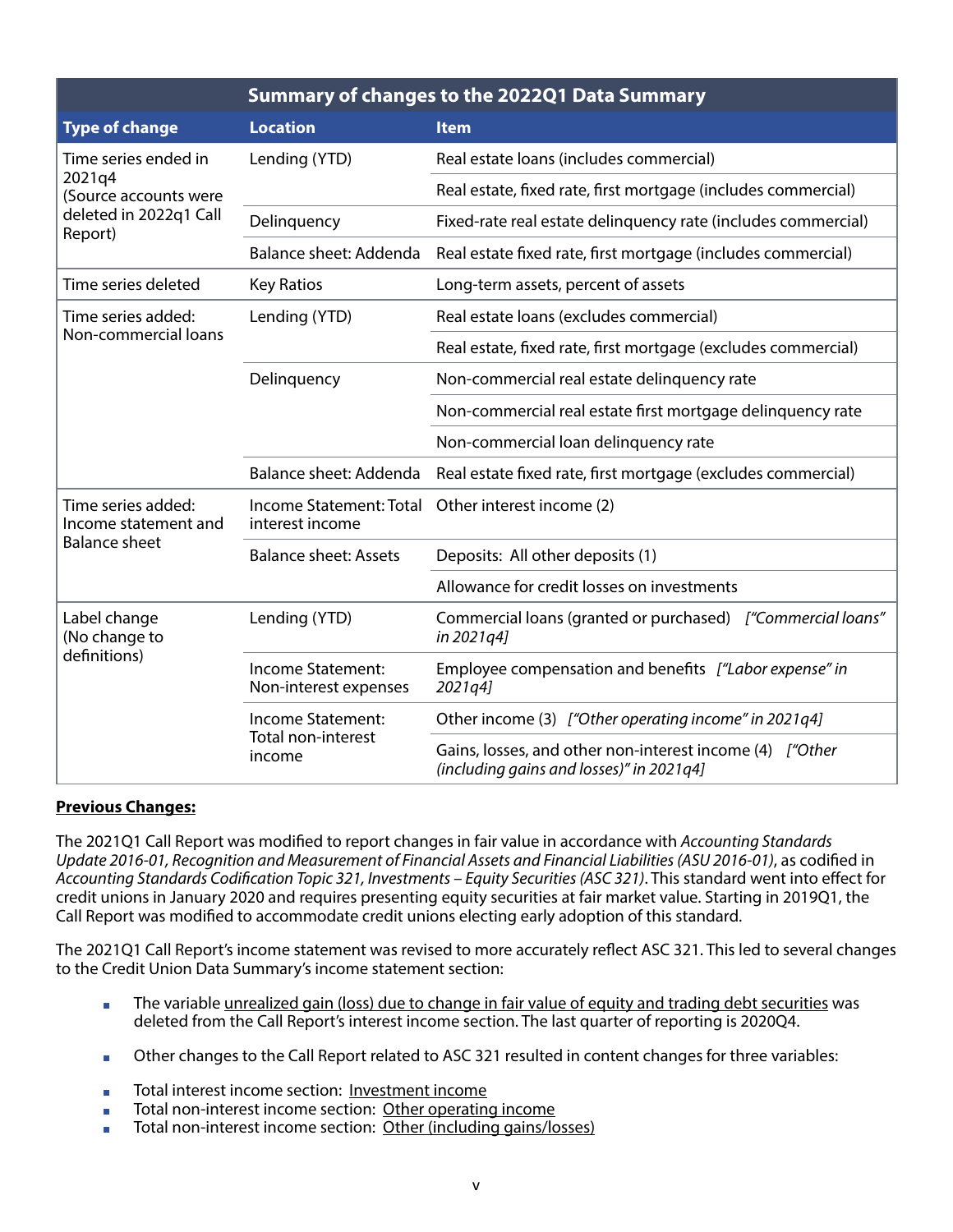Beginning in 2020Q2, the net worth ratio formula was modified to reflect changes in the Call Report. The new formula is as follows:

Net Worth (acct\_997) divided by Total Assets excluding Small Business Administration Paycheck Protection Program (PPP) loans pledged as collateral to the Federal Reserve Board's PPP Lending Facility (acct\_ nw0010) multiplied by 100

Prior to 2020Q2, the net worth ratio was calculated as follows:

Net Worth (acct\_997) divided by Total Assets (acct\_010) multiplied by 100

One change was made to the income statement tables in the Credit Union Data Summary with the release of the 2020Q1 Call Report:

Due to the implementation of the new accounting standard outlined below *(Financial Instruments – Overall (Subtopic 825-10): Recognition and Measurement of Financial Assets and Financial Liabilities)*, the variable interest income on securities held in a trading account was redefined and is now unrealized gain (loss) due to change in fair value of equity and trading debt securities.

Two changes were made to the income statement tables in the Credit Union Data Summary with the release of the 2019Q1 Call Report:

(1) A new variable, interest income on securities held in a trading account, was added to the total interest income section.

The Financial Accounting Standards Board (FASB) on Jan. 5, 2016, issued a new Accounting Standards Update (ASU), *Financial Instruments—Overall (Subtopic 825-10): Recognition and Measurement of Financial Assets and Financial Liabilities*. The new standard addresses certain aspects of recognition, measurement, presentation, and disclosure of financial instruments. The main objective in developing this new ASU is to enhance the reporting model for financial instruments to provide users of financial statements with more useful information.

This ASU affects all reporting organizations, whether public or private, that hold financial assets or owe financial liabilities. For all nonpublic organizations, including not-for-profit organizations and employee benefit plans, the ASU is effective for fiscal years beginning after Dec. 15, 2018, and interim periods within fiscal years beginning after Dec. 15, 2019.

For additional information on this new accounting standard see:

FASB Accounting Standards Update No. 2016-1: Financial Instruments – Overall (Subtopic 825-10), Recognition and Measurement of Financial Assets and Financial Liabilities, January 2016 [https://www.](https://www.fasb.org/page/document?pdf=ASU+2016-01.pdf&title=Update%202016-01%E2%80%94Financial%20In) [fasb.org/page/document?pdf=ASU+2016-01.pdf&title=Update%202016-01%E2%80%94Financial%20](https://www.fasb.org/page/document?pdf=ASU+2016-01.pdf&title=Update%202016-01%E2%80%94Financial%20In) [Instruments%E2%80%94Overall%20\(Subtopic%20825-10\):%20Recognition%20and%20Measurement%20](https://www.fasb.org/page/document?pdf=ASU+2016-01.pdf&title=Update%202016-01%E2%80%94Financial%20In) [of%20Financial%20Assets%20and%20Financial%20Liabilities](https://www.fasb.org/page/document?pdf=ASU+2016-01.pdf&title=Update%202016-01%E2%80%94Financial%20In)

FASB In Focus: Accounting Standards Update, *Financial Instruments—Overall (Subtopic 825-10): Recognition and Measurement of Financial Assets and Financial Liabilities*, January 5, 2016 <https://asc.fasb.org/imageRoot/33/77884633.pdf>

(2) The provision for loan and lease losses variable was expanded to include credit loss expense and is now called provision for loan and lease losses or credit loss expense.

This change stems from a new accounting standard issued by the Financial Accounting Standards Board (FASB), Accounting Standards Update (ASU) No. 2016-13, Topic 326, *Financial Instruments – Credit Losses*, on June 16, 2016. The new accounting standard introduces the current expected credit losses methodology (CECL) for estimating allowances for credit losses. The new standard applies to all banks, savings associations, credit unions, and financial institution holding companies (hereafter, institutions), regardless of size, that file regulatory reports for which the reporting requirements conform to U.S. generally accepted accounting principles (GAAP).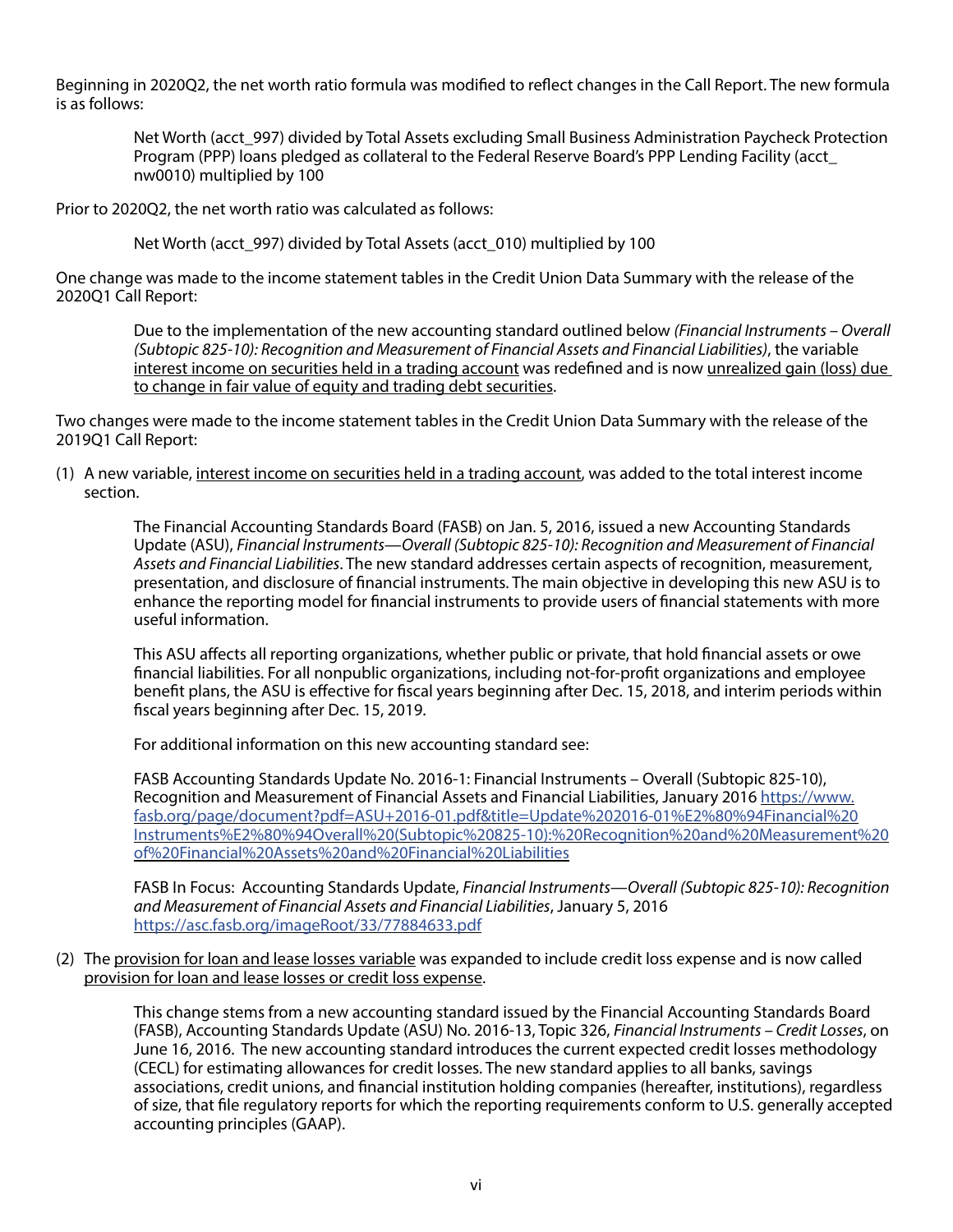By issuing CECL, the FASB:

- Removed the "probable" threshold and the "incurred" notion as triggers for credit loss recognition and instead adopted a standard that states that financial instruments carried at amortized cost should reflect the net amount expected to be collected.
- Broadened the range of data that is incorporated into the measurement of credit losses to include forward-looking information, such as reasonable and supportable forecasts, in assessing the collectability of financial assets.
- Introduced a single measurement objective for all financial assets carried at amortized cost.

Effective date for credit unions: For an entity that is not a Public Business Entity (non-PBE), the credit losses standard is effective for fiscal years beginning after Dec. 15, 2022, including interim periods within those fiscal years. Thus, for a non-PBE with a calendar year fiscal year, the standard is effective Jan. 1, 2023, and the entity must first apply the new accounting standard in its financial statements and regulatory reports (e.g., the Call Report) for the quarter ended March 31, 2023. However, the new CECL standard allows for early adoption as of Jan. 1, 2019.

For additional information on this new accounting standard see:

FASB Accounting Standards Update No. 2016-13, Financial Instruments - Credit Losses (Topic 326): Measurement of Credit Losses on Financial Instruments, June 2016 [https://www.fasb.org/](https://www.fasb.org/page/document?pdf=ASU+2016-13.pdf&title=UPDATE%202016-13%E2%80%94FINANCIAL%20IN) [page/document?pdf=ASU+2016-13.pdf&title=UPDATE%202016-13%E2%80%94FINANCIAL%20](https://www.fasb.org/page/document?pdf=ASU+2016-13.pdf&title=UPDATE%202016-13%E2%80%94FINANCIAL%20IN) [INSTRUMENTS%E2%80%94CREDIT%20LOSSES%20\(TOPIC%20326\):%20MEASUREMENT%20OF%20](https://www.fasb.org/page/document?pdf=ASU+2016-13.pdf&title=UPDATE%202016-13%E2%80%94FINANCIAL%20IN) [CREDIT%20LOSSES%20ON%20FINANCIAL%20INSTRUMENTS](https://www.fasb.org/page/document?pdf=ASU+2016-13.pdf&title=UPDATE%202016-13%E2%80%94FINANCIAL%20IN)

FASB Accounting Standards Update No. 2018-19, Codification Improvements to Topic 326, Financial Instruments – Credit Losses, November 2018 [https://www.fasb.org/page/document?pdf=ASU+2018-19.](https://www.fasb.org/page/document?pdf=ASU+2018-19.pdf&title=Accounting%20Standards%20Update%202018-) [pdf&title=Accounting%20Standards%20Update%202018-19%E2%80%94Codification%20](https://www.fasb.org/page/document?pdf=ASU+2018-19.pdf&title=Accounting%20Standards%20Update%202018-) [Improvements%20to%20Topic%20326,%20Financial%20Instruments%E2%80%94Credit%20Losses](https://www.fasb.org/page/document?pdf=ASU+2018-19.pdf&title=Accounting%20Standards%20Update%202018-)

FASB Accounting Standard Update No. 2019-05, Financial Instruments – Credit Losses (Topic 326): Targeted Transition Relief, May 2019 [https://www.fasb.org/page/document?pdf=ASU+2019-05.](https://www.fasb.org/page/document?pdf=ASU+2019-05.pdf&title=ACCOUNTING%20STANDARDS%20UPDATE%202019-) [pdf&title=ACCOUNTING%20STANDARDS%20UPDATE%202019-05%E2%80%94FINANCIAL%20](https://www.fasb.org/page/document?pdf=ASU+2019-05.pdf&title=ACCOUNTING%20STANDARDS%20UPDATE%202019-) [INSTRUMENTS%E2%80%94CREDIT%20LOSSES%20\(TOPIC%20326\):%20TARGETED%20TRANSITION%20](https://www.fasb.org/page/document?pdf=ASU+2019-05.pdf&title=ACCOUNTING%20STANDARDS%20UPDATE%202019-) [RELIEF](https://www.fasb.org/page/document?pdf=ASU+2019-05.pdf&title=ACCOUNTING%20STANDARDS%20UPDATE%202019-)

Interagency Policy Statement on Allowances for Credit Losses, June 2020 [https://www.federalregister.gov/](https://www.federalregister.gov/documents/2020/06/01/2020-10291/interagency-policy-statement-on-allowances-for-credit-losses) [documents/2020/06/01/2020-10291/interagency-policy-statement-on-allowances-for-credit-losses](https://www.federalregister.gov/documents/2020/06/01/2020-10291/interagency-policy-statement-on-allowances-for-credit-losses)

Starting with the quarter ending Sept. 30, 2017, data available from the Call Report began to reflect changes made necessary by the member business loan rule that took effect in January 2017. The change was part of NCUA's Regulatory Modernization Initiative.

The NCUA Board amended the MBL rule to give federally insured credit unions greater flexibility and individual autonomy to safely and soundly provide commercial and business loans to serve their members. The revised rule replaced prescriptive requirements and limitations—such as collateral and security requirements, equity requirements, and loan limits—with a broad principles-based regulatory approach. One immediate result was the elimination of the MBL waiver process, which is no longer needed under a principles-based rule.

The new rule required changes to the member business accounts in the Call Report. Starting with the 2017Q3 Call Report, almost all MBL accounts were deleted and replaced with new commercial loan accounts. A commercial loan is defined as:

Any loan, line of credit, or letter of credit (including any unfunded commitments), and any interest a credit union obtains in such loans made by another lender, to individuals, sole proprietorships, partnerships, corporations, or other business enterprises for commercial, industrial, agricultural, or professional purposes, but not for personal expenditure purposes.<sup>1</sup>

<sup>1</sup> See NCUA Rules and Regulations 723.2 for a complete definition.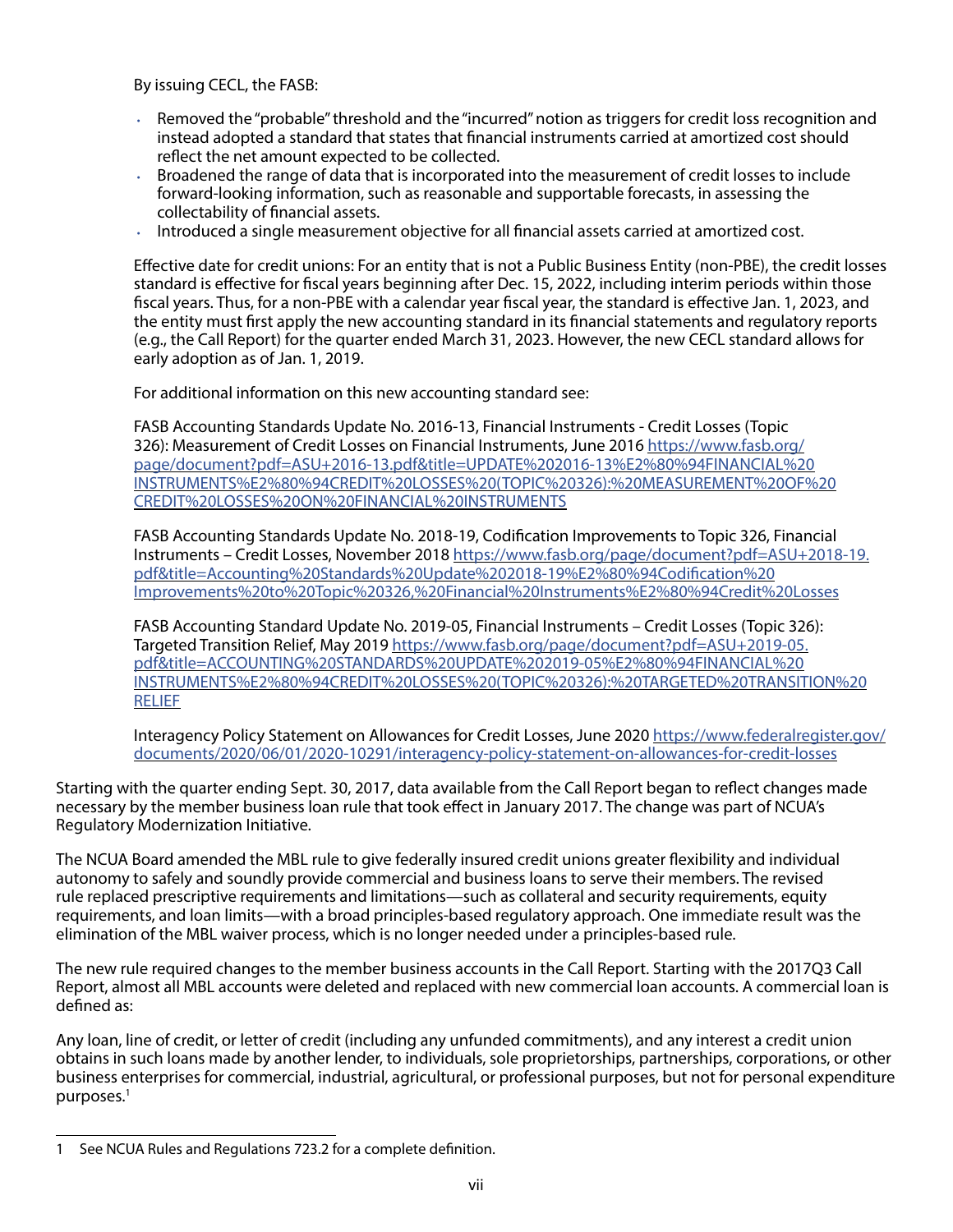Some loans that might otherwise be classified as commercial—not for personal expenditure purposes—are not included in the commercial loans definition. These are:

- Loans made by a corporate credit union;
- Loans made by a federally insured credit union to another federally insured credit union;
- Loans made by a federally insured credit union to a credit union service organization;
- Loans secured by a 1- to 4-family residential property whether or not it is the borrower's primary residence (securing greater than 50 percent of the principal amount of the loan at origination);
- Loans fully secured by shares in the credit union making the extension of credit or deposits in other financial institutions;
- Loans secured by a vehicle manufactured for household use; and
- Loans that would otherwise meet the definition of commercial loan and which, when the aggregate outstanding balances plus unfunded commitments less any portion secured by shares in the credit union to a borrower or an associated borrower, are equal to less than \$50,000.

In Call Reports prior to the Sept. 30, 2017 version, member business loans (acct\_400T) included member (acct\_400A) and non-member (acct 400B) business loans plus unfunded commitments. The Call Report continues to collect selected MBL-related accounts, which are necessary to comply with the Federal Credit Union Act. Account 400A was specifically carried over to capture total MBLs for measuring against the statutory cap. Beginning with the Sept. 30, 2017 Call Report, account 400A is labeled "Total member business loans—Net member business loan balance (NMBLB)."2 (Refer to NCUA 5300 Call Report instructions for information on other MBL-related accounts.)

Section 105 of the Economic Growth, Regulatory Relief, and Consumer Protection Act (S.2155) amended the statutory member business loan limit to exempt all loans secured by a 1- to 4-family dwelling (residential property) from the definition of a member business loan. Previously, only loans secured by a 1- to 4-family dwelling that is the member's primary residence were excluded. This change was reflected in the NCUA's Rules and Regulations through a NCUA Board notation vote on May 30, 2018 and took effect with the 2018Q2 Call Report. Beginning in 2018Q2, the revised definition of a member business loan in account 400A should not include any loans secured by a 1- to 4-family residential property. For additional information on this change and other changes in S.2155 applicable to credit unions see: https://www.ncua.gov/newsroom/Pages/ncua-report/2019/third-quarter/frequently-asked-questionsimpact-s2155-credit-unions.aspx

While there are conceptual similarities between MBLs and commercial loans, because they are defined differently, it is inappropriate to directly compare previous MBL accounts with new commercial loan accounts. In 2017Q3 and 2017Q4, the Quarterly Credit Union Data Summary reflected this by showing MBL and commercial loan data separately. Beginning in 2018Q1, the Quarterly Credit Union Data Summary displays only commercial loans.

The changes described above primarily affect the loan section of the balance sheet tables in the Quarterly Credit Union Data Summary, beginning with the release of the 2017Q3 data:

- **EXECOMMERCIAL LOGATS, SEARCH 2018** Commercial loan delinguency rate appear in the commercial loan delinquency rate appear in the Summary Credit Union Data table on page one. Commercial loans, excluding unfunded commitments, are included in the loan section of the Balance Sheet on pages four and five. Each of these data series begins in 2017Q3; data before 2017Q3 are not available.
- Historical data on member business loans and the member business loan delinquency rate are also included in these tables. For all MBL variables, the final quarter of data is 2017Q2. Starting in 2018Q1, MBLs are no longer included in the loan section of the balance sheet, though the MBL account required for statutory purposes does appear in a separate Addenda item on the balance sheet tables to allow for historical comparisons.
- Due to changes to the Call Report resulting from the new MBL rule, a new variable, long-term assets, percent of assets, has replaced net long-term assets, percent of assets. Long-term assets represents the sum of real estate fixed-rate first mortgages and investments greater than three years.

<sup>2</sup> See NCUA Rules and Regulations, 723.8 for a more complete discussion of what constitutes a member business loan for account 400A.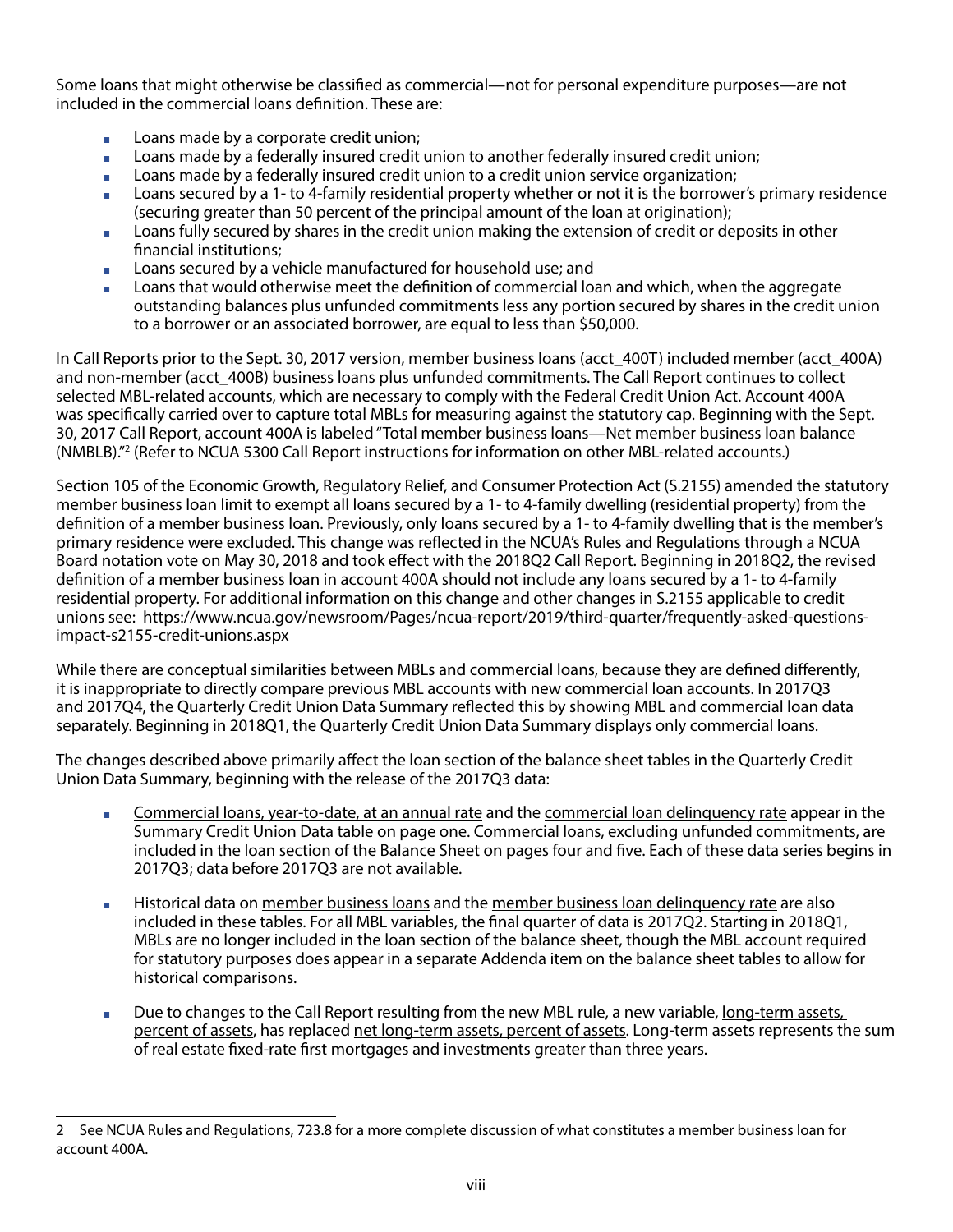With the release of the 2018Q1 Call Report, three new real estate loan variables were added to the loan section of the balance sheet tables in the Quarterly Credit Union Data Summary.

- These new variables are loans secured by 1- to 4-family residential properties, loans secured by 1- to 4-family residential properties secured by first lien, and loans secured by 1- to 4-family residential properties secured by junior lien.
- Two new commercial loan variables were added to the loan section of the balance sheet: commercial loans secured by real estate and commercial loans not secured by real estate.
- Real estate loans and real estate fixed-rate, first-mortgage loans were replaced by the three new real estate loan variables described above. These two accounts are still shown as separate Addenda items at the bottom of the balance sheet tables to allow for historical comparisons.
- Net member business loan balance for regulatory reporting, Part 723 (account 400A), is also reported as a separate Addenda item. This series extends back to 2004Q1.

For additional information on these new loan categories, see NCUA 5300 Call Report Instructions, effective Sept. 30, 2017, at [https://www.ncua.gov/regulation-supervision/Pages/documents/call-report-instructions-9302017.pdf.](https://www.ncua.gov/regulation-supervision/Pages/documents/call-report-instructions-9302017.pdf)

For more information on the new MBL rule, see National Credit Union Administration, 12 CFR Parts 701, 723, and 741 Member Business Loans; Commercial Lending; Final Rule in *Federal Register*, Vol. 81, No. 49, Monday, March 14, 2016, Rules and Regulations, page 13530.

[https://www.ncua.gov/newsroom/Pages/ncua-report/2019/third-quarter/frequently-asked-questions-impact-s2155](https://www.ncua.gov/newsroom/Pages/ncua-report/2018/third-quarter/frequently-asked-questions-impact-s2155-credit-unions.aspx) [credit-unions.aspx](https://www.ncua.gov/newsroom/Pages/ncua-report/2018/third-quarter/frequently-asked-questions-impact-s2155-credit-unions.aspx)

#### **Data Source and Additional Resources**

The financial information that appears in this publication is obtained from the NCUA 5300 Call Report submitted by all federally insured credit unions.

Additional resources are available at [www.ncua.gov:](http://www.ncua.gov)

- Detailed credit union system performance data available on NCUA's [Credit Union and Call Report Data](https://www.ncua.gov/analysis/Pages/call-report-data.aspx) webpage, including [Call Report data files,](https://www.ncua.gov/analysis/Pages/call-report-data/quarterly-data.aspx) [Call Report quarterly summaries](https://www.ncua.gov/analysis/Pages/call-report-data/quarterly-summary.aspx) and financial performance [reports](https://www.ncua.gov/analysis/credit-union-corporate-call-report-data/aggregate-financial-performance-reports).
- **NCUA's Credit Union and Call Report Data page also includes a report on Financial Trends in Federally** [Insured Credit Unions](https://www.ncua.gov/analysis/credit-union-corporate-call-report-data/financial-trends-federally-insured-credit-unions) illustrating industry trends.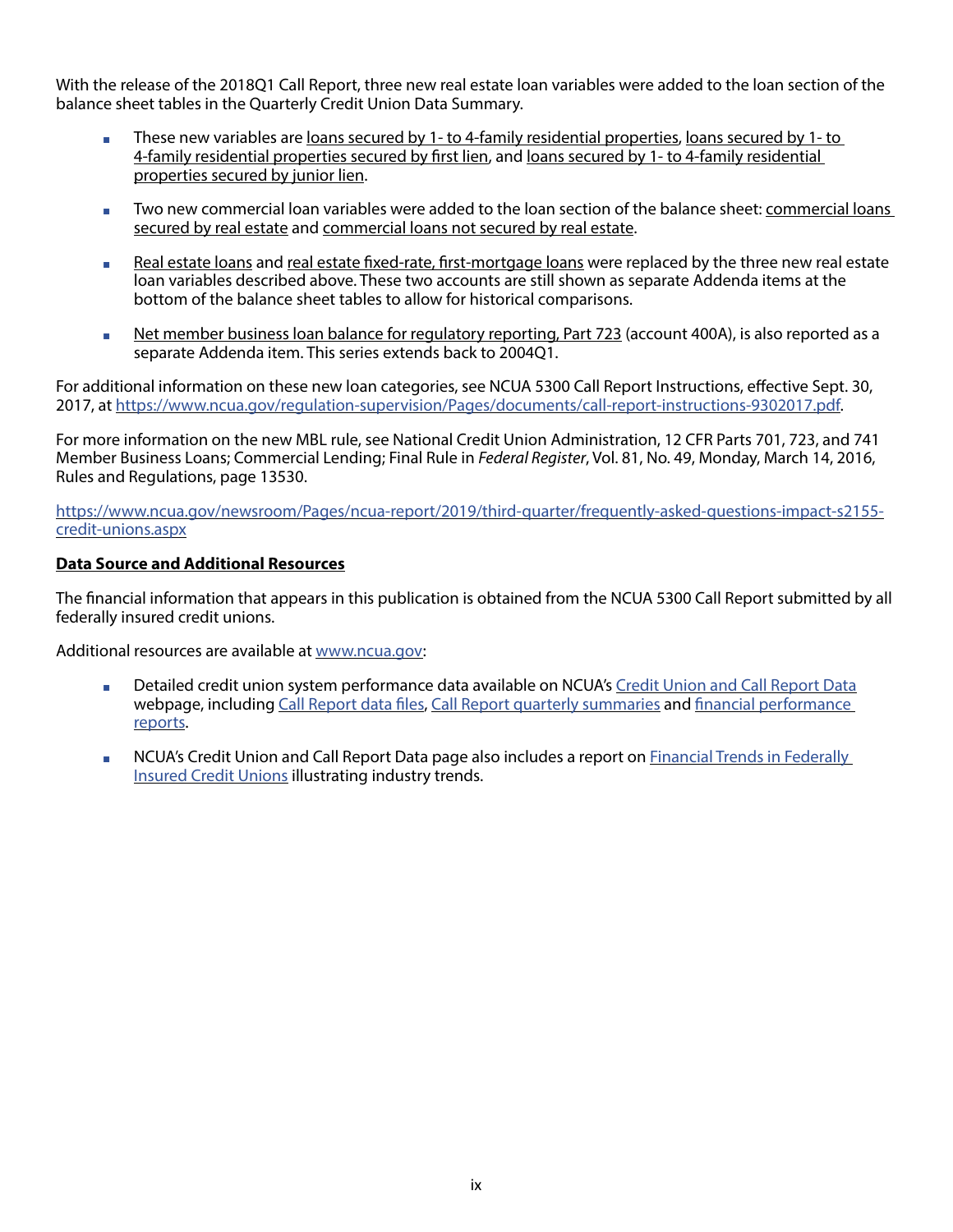|                                                                  |                 |         |         | End of year quarter |         |         |         |         |         | Same quarter as current, previous years |         |         | Most recent four quarters |         |         | <b>Most Recent</b>    |                     |
|------------------------------------------------------------------|-----------------|---------|---------|---------------------|---------|---------|---------|---------|---------|-----------------------------------------|---------|---------|---------------------------|---------|---------|-----------------------|---------------------|
| Date                                                             | <b>Units</b>    | 2016.4  | 2017.4  | 2018.4              | 2019.4  | 2020.4  | 2017.1  | 2018.1  | 2019.1  | 2020.1                                  | 2021.1  | 2021.2  | 2021.3                    | 2021.4  | 2022.1  | 4 Quarter<br>% change | 4 Quarter<br>change |
| <b>Summary Credit Union Data</b>                                 |                 |         |         |                     |         |         |         |         |         |                                         |         |         |                           |         |         |                       |                     |
| Federally insured credit unions                                  |                 |         |         |                     |         |         |         |         |         |                                         |         |         |                           |         |         |                       |                     |
| Federally insured credit unions                                  | Number          | 5,785   | 5,573   | 5,375               | 5,236   | 5,099   | 5,737   | 5,530   | 5,335   | 5,195                                   | 5,068   | 5,029   | 4,990                     | 4,942   | 4,903   | $-3.3$                | $-165$              |
| Federal credit unions                                            | Number          | 3,608   | 3,499   | 3,376               | 3,283   | 3,185   | 3,584   | 3,477   | 3,350   | 3,255                                   | 3,167   | 3,143   | 3,122                     | 3,100   | 3,076   | $-2.9$                | $-91$               |
| Federally insured, state-chartered credit unions                 | Number          | 2,177   | 2,074   | 1,999               | 1,953   | 1,914   | 2,153   | 2,053   | 1,985   | 1,940                                   | 1,901   | 1,886   | 1,868                     | 1,842   | 1,827   | $-3.9$                | $-74$               |
| Credit unions with low-income designation                        | Number          | 2,491   | 2,542   | 2,554               | 2,605   | 2,642   | 2,518   | 2,544   | 2,571   | 2,631                                   | 2,645   | 2,649   | 2,643                     | 2,627   | 2,622   | $-0.9$                | $-23$               |
| Number of members                                                | Millions        | 106.8   | 111.3   | 116.2               | 120.4   | 124.3   | 108.0   | 112.7   | 117.2   | 121.4                                   | 125.7   | 127.2   | 128.6                     | 129.6   | 131.0   | 4.2                   | 5.3                 |
| Number of deposits                                               | <b>Millions</b> | 201.8   | 211.3   | 221.4               | 232.0   | 240.9   | 204.4   | 214.4   | 224.7   | 234.7                                   | 243.9   | 246.5   | 249.5                     | 251.1   | 254.0   | 4.2                   | 10.1                |
| Number of loans outstanding                                      | <b>Millions</b> | 61.0    | 64.7    | 68.2                | 70.7    | 71.9    | 61.0    | 64.6    | 68.0    | 70.3                                    | 72.1    | 73.9    | 75.5                      | 77.9    | 79.6    | 10.4                  | 7.5                 |
| Total assets                                                     | \$ Billions     | 1,292.5 | 1,378.8 | 1,453.4             | ,566.7  | ,844.5  | 1,337.6 | 1,416.3 | 1,506.0 | 1,638.4                                 | ,949.5  | 1,977.2 | 2,018.1                   | 2,060.4 | 2,118.3 | 8.7                   | 169                 |
| Total assets, four quarter growth                                | Percent         | 7.3     | 6.7     | 5.4                 | 7.8     | 17.7    | 7.8     | 5.9     | 6.3     | 8.8                                     | 19.0    | 13.0    | 12.9                      | 11.7    | 8.7     |                       | $-10.3$             |
| <b>Total loans</b>                                               | \$ Billions     | 869.1   | 957.3   | 1.043.6             | 1,108.0 | 1,162.6 | 884.5   | 971.9   | 1,048.2 | 1.116.5                                 | 1,165.4 | 1,193.3 | 1,222.9                   | 1,255.2 | 1,301.7 | 11.7                  | 136                 |
| Total loans, four quarter growth                                 | Percent         | 10.4    | 10.1    | 9.0                 | 6.2     | 4.9     | 10.6    | 9.9     | 7.9     | 6.5                                     | 4.4     | 5.0     | 5.8                       | 8.0     | 11.7    |                       | 7.3                 |
| Average outstanding loan balance                                 | Ś               | 14,242  | 14,806  | 15,298              | 15,668  | 16,179  | 14,498  | 15,036  | 15,419  | 15,875                                  | 16,161  | 16,156  | 16,187                    | 16,120  | 16,347  | 1.2                   | 186                 |
| <b>Total deposits</b>                                            | \$ Billions     | 1,092.6 | 1,159.5 | 1,219.7             | 1,319.8 | 1,587.6 | 1,138.0 | 1,203.5 | 1,272.8 | 1,376.1                                 | 1,693.8 | 1,714.9 | 1,748.6                   | 1,788.6 | 1,851.8 | 9.3                   | 158                 |
| Total deposits, four quarter growth                              | Percent         | 7.5     | 6.1     | 5.2                 | 8.2     | 20.3    | 8.3     | 5.8     | 5.8     | 8.1                                     | 23.1    | 15.0    | 14.4                      | 12.7    | 9.3     |                       | $-13.8$             |
| Average deposit balance                                          | Ŝ.              | 10,230  | 10,418  | 10,500              | 10,966  | 12,771  | 10,539  | 10.678  | 10,857  | 11,339                                  | 13,471  | 13,486  | 13,592                    | 13,803  | 14,133  | 4.9                   | 662                 |
| Insured shares and deposits                                      | \$ Billions     | 1.027.4 | 1,086.5 | 1,139.8             | 1,224.3 | 1,466.7 | 1.069.4 | 1.127.9 | 1,189.4 | 1,278.2                                 | 1,564.0 | 1,578.7 | 1,603.9                   | 1.633.7 | 1.688.8 | 8.0                   | 125                 |
| Insured shares and deposits, four quarter growth                 | Percent         | 7.0     | 5.8     | 4.9                 | 7.4     | 19.8    | 7.8     | 5.5     | 5.5     | 7.5                                     | 22.4    | 14.1    | 13.3                      | 11.4    | 8.0     |                       | $-14.4$             |
| <b>Key Ratios</b>                                                |                 |         |         |                     |         |         |         |         |         |                                         |         |         |                           |         |         |                       |                     |
| Net worth ratio                                                  | Percent         | 10.89   | 10.95   | 11.30               | 11.37   | 10.32   | 10.69   | 10.88   | 11.13   | 11.01                                   | 10.02   | 10.16   | 10.23                     | 10.26   | 10.22   |                       | 0.20                |
| Return on average assets                                         | Percent         | 0.76    | 0.78    | 0.92                | 0.93    | 0.70    | 0.71    | 0.90    | 0.95    | 0.52                                    | 1.04    | 1.12    | 1.12                      | 1.07    | 0.87    |                       | $-0.17$             |
| Loan to share ratio                                              | Percent         | 79.5    | 82.6    | 85.6                | 84.0    | 73.2    | 77.7    | 80.8    | 82.4    | 81.1                                    | 68.8    | 69.6    | 69.9                      | 70.2    | 70.3    |                       | 1.49                |
| Median credit union average cost of funds                        | Percent         | 0.27    | 0.28    | 0.33                | 0.44    | 0.37    | 0.25    | 0.28    | 0.38    | 0.44                                    | 0.25    | 0.24    | 0.24                      | 0.24    | 0.18    |                       | $-0.07$             |
| Median credit union average yield on loans                       | Percent         | 5.30    | 5.19    | 5.16                | 5.25    | 5.10    | 5.19    | 5.14    | 5.18    | 5.25                                    | 4.91    | 4.87    | 4.85                      | 4.84    | 4.66    |                       | $-0.25$             |
| Median credit union net interest margin                          | Percent         | 3.00    | 3.07    | 3.26                | 3.38    | 2.94    | 2.96    | 3.10    | 3.32    | 3.23                                    | 2.53    | 2.52    | 2.54                      | 2.53    | 2.40    |                       | $-0.13$             |
| Median credit union return on average assets                     | Percent         | 0.34    | 0.38    | 0.56                | 0.60    | 0.39    | 0.32    | 0.48    | 0.56    | 0.41                                    | 0.38    | 0.46    | 0.56                      | 0.50    | 0.42    |                       | 0.03                |
| Lending (Year-to-Date, Annual Rate)                              |                 |         |         |                     |         |         |         |         |         |                                         |         |         |                           |         |         |                       |                     |
| Loans granted                                                    | \$ Billions     | 456.2   | 481.2   | 506.8               | 546.0   | 672.3   | 451.4   | 467.3   | 441.6   | 551.7                                   | 720.8   | 769.4   | 785.7                     | 789.0   | 763.1   | 5.9                   | 42                  |
| Real estate loans (includes commercial)                          | \$ Billions     | 170.4   | 171.8   | 173.4               | 212.6   | 323.7   | 151.0   | 151.2   | 132.6   | 232.3                                   | 331.0   | 349.7   | 354.5                     | 358.5   |         |                       | $\sim$              |
| Real estate, fixed rate, first mortgage (includes                | \$ Billions     | 115.0   | 110.3   | 106.5               | 146.8   | 256.3   | 97.9    | 94.8    | 78.8    | 170.2                                   | 266.4   | 275.3   | 276.2                     | 273.5   |         |                       |                     |
| commercial)                                                      |                 |         |         |                     |         |         |         |         |         |                                         |         |         |                           |         |         |                       |                     |
| Real estate loans (excludes commercial)                          | \$ Billions     |         |         |                     |         |         |         |         |         |                                         |         |         |                           |         | 291.5   |                       |                     |
| Real estate, fixed rate, first mortgage (excludes<br>commercial) | \$ Billions     |         |         |                     |         |         |         |         |         |                                         |         |         |                           |         | 205.9   |                       |                     |
| Commercial loans (granted or purchased)                          | \$ Billions     |         | 23.9    | 24.9                | 27.2    | 33.4    |         | 24.9    | 22.2    | 33.1                                    | 37.5    | 40.6    | 42.5                      | 46.5    | 54.6    | 45.5                  | 17                  |
| Payday alternative loans                                         | \$ Millions     | 134.5   | 131.8   | 143.2               | 175.7   | 159.8   | 115.2   | 108.5   | 142.0   | 157.9                                   | 117.7   | 144.0   | 154.2                     | 168.1   | 195.2   | 65.9                  | 78                  |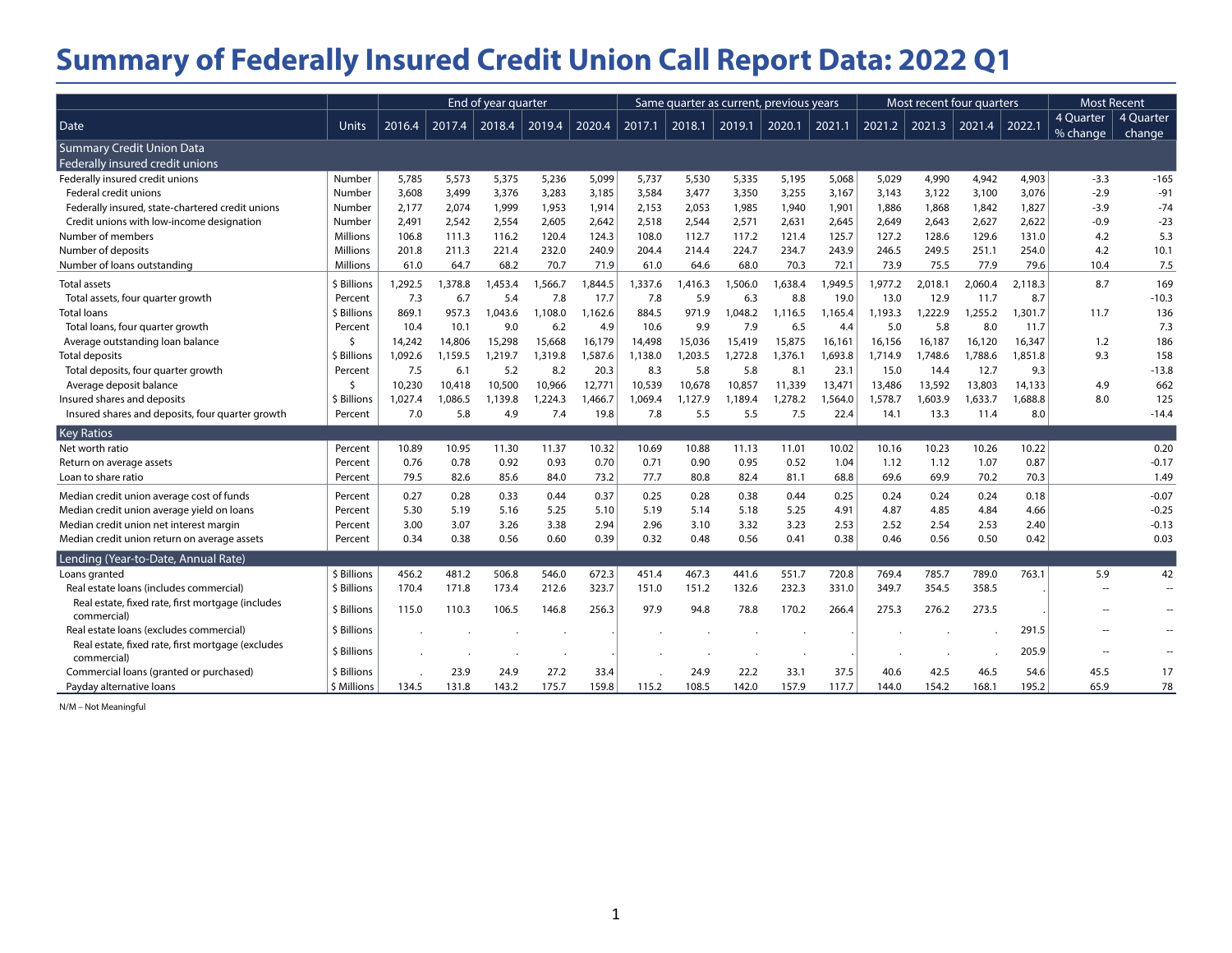|                                                                  |              |         |         | End of year quarter |        |        |        |        |         | Same quarter as current, previous years |        |        | Most recent four quarters |        |        | <b>Most Recent</b>      |                     |
|------------------------------------------------------------------|--------------|---------|---------|---------------------|--------|--------|--------|--------|---------|-----------------------------------------|--------|--------|---------------------------|--------|--------|-------------------------|---------------------|
| Date                                                             | <b>Units</b> | 2016.4  | 2017.4  | 2018.4              | 2019.4 | 2020.4 | 2017.1 | 2018.1 | 2019.1  | 2020.1                                  | 2021.1 | 2021.2 | 2021.3                    | 2021.4 | 2022.1 | 4 Quarter<br>$%$ change | 4 Quarter<br>change |
| <b>Summary Credit Union Data</b>                                 |              |         |         |                     |        |        |        |        |         |                                         |        |        |                           |        |        |                         |                     |
| Federally insured credit unions                                  |              |         |         |                     |        |        |        |        |         |                                         |        |        |                           |        |        |                         |                     |
| Delinguency                                                      |              |         |         |                     |        |        |        |        |         |                                         |        |        |                           |        |        |                         |                     |
| Delinguent loans                                                 | \$ Billions  | 7.2     | 7.8     | 7.4                 | 7.8    | 7.0    | 6.1    | 6.4    | 6.0     | 7.1                                     | 5.4    | 5.5    | 5.6                       | 6.1    | 5.5    | 2.4                     | 0.13                |
| Total delinquency rate                                           | Percent      | 0.83    | 0.81    | 0.71                | 0.70   | 0.60   | 0.69   | 0.66   | 0.57    | 0.63                                    | 0.46   | 0.46   | 0.46                      | 0.49   | 0.42   |                         | $-0.04$             |
| Non-commercial real estate delinquency rate                      | Percent      |         |         |                     |        |        |        |        |         |                                         |        |        |                           |        | 0.31   |                         | $\sim$              |
| Non-commercial real estate first mortgage delinquency<br>rate    | Percent      |         |         |                     |        |        |        |        |         |                                         |        |        |                           |        | 0.30   |                         |                     |
| Fixed-rate real estate delinquency rate (includes<br>commercial) | Percent      | 0.54    | 0.52    | 0.44                | 0.43   | 0.43   | 0.38   | 0.35   | 0.31    | 0.35                                    | 0.32   | 0.36   | 0.33                      | 0.31   |        |                         |                     |
| Auto delinguency rate                                            | Percent      | 0.72    | 0.70    | 0.66                | 0.65   | 0.50   | 0.57   | 0.55   | 0.53    | 0.58                                    | 0.35   | 0.31   | 0.35                      | 0.42   | 0.39   |                         | 0.04                |
| Credit card delinquency rate                                     | Percent      | 1.14    | 1.29    | 1.35                | 1.40   | 1.02   | 1.09   | 1.24   | 1.26    | 1.37                                    | 0.89   | 0.77   | 0.85                      | 0.96   | 1.01   |                         | 0.13                |
| Non-commercial loan delinguency rate                             | Percent      | $\cdot$ | $\cdot$ | $\cdot$             | . .    |        |        | . .    | $\cdot$ | . .                                     |        | . .    | $\cdot$                   | . .    | 0.42   |                         | $\sim$              |
| Commercial loan delinquency rate                                 | Percent      | $\cdot$ | 1.6     | 0.7                 | 0.6    | 0.7    |        | 1.5    | 0.6     | 0.7                                     | 0.70   | 0.67   | 0.53                      | 0.44   | 0.43   |                         | $-0.27$             |
| Net charge-offs                                                  | \$ Billions  | 4.6     | 5.4     | 5.8                 | 6.1    | 5.1    | 5.1    | 5.8    | 6.0     | 6.4                                     | 3.7    | 3.3    | 3.1                       | 3.2    | 3.5    | $-4.1$                  | $-0.15$             |
| Net charge offs, percent of average loans                        | Percent      | 0.55    | 0.60    | 0.58                | 0.56   | 0.45   | 0.58   | 0.60   | 0.57    | 0.58                                    | 0.32   | 0.28   | 0.26                      | 0.26   | 0.28   |                         | $-0.04$             |
| <b>Asset Distribution</b>                                        |              |         |         |                     |        |        |        |        |         |                                         |        |        |                           |        |        |                         |                     |
| 25% of credit unions are smaller than                            | \$ Millions  | 8.1     | 8.8     | 9.2                 | 9.7    | 11.5   | 8.6    | 9.1    | 9.5     | 10.1                                    | 12.2   | 12.4   | 12.6                      | 12.8   | 13.2   | 8.6                     | 1.05                |
| 50% of credit unions are smaller than                            | \$ Millions  | 28.9    | 31.0    | 33.2                | 35.2   | 43.4   | 30.0   | 32.3   | 34.6    | 37.1                                    | 46.2   | 47.0   | 48.0                      | 49.4   | 51.2   | 10.8                    | 5.01                |
| 75% of credit unions are smaller than                            | \$ Millions  | 111.0   | 120.4   | 129.2               | 139.1  | 167.1  | 114.9  | 124.7  | 134.7   | 145.4                                   | 179.0  | 182.9  | 187.3                     | 192.5  | 199.4  | 11.4                    | 20.44               |
| 90% of credit unions are smaller than                            | \$ Millions  | 431.0   | 471.9   | 507.7               | 564.4  | 688.4  | 451.3  | 489.   | 525.3   | 593.5                                   | 720.1  | 737.2  | 765.3                     | 799.   | 822.9  | 14.3                    | 102.79              |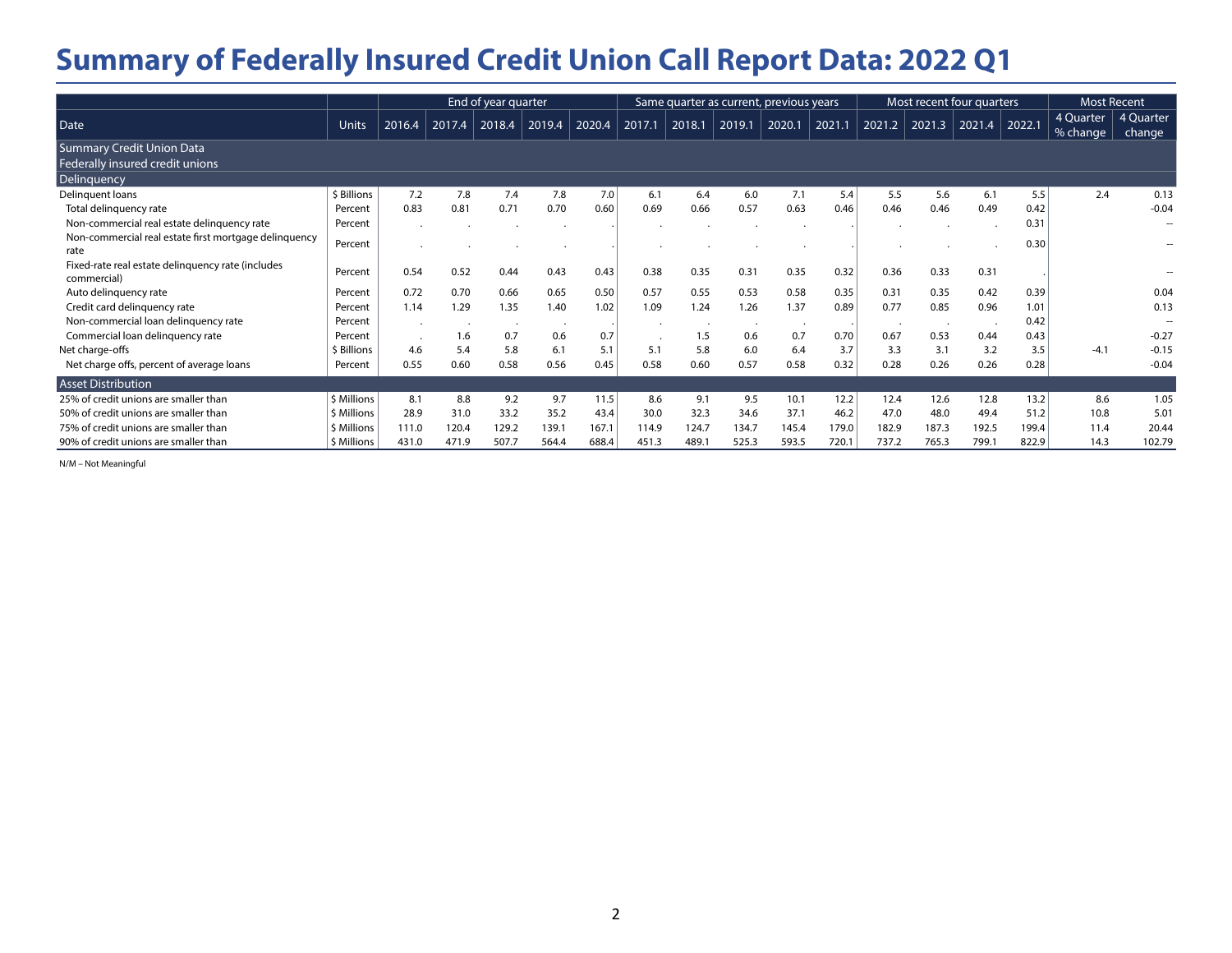|                                                                                     |              |         |         | End of year quarter |         |         |         |         |         | Same quarter as current, previous years |        |         | Most recent four quarters |         |         | <b>Most Recent</b>       |                          |
|-------------------------------------------------------------------------------------|--------------|---------|---------|---------------------|---------|---------|---------|---------|---------|-----------------------------------------|--------|---------|---------------------------|---------|---------|--------------------------|--------------------------|
| Date                                                                                | <b>Units</b> | 2016.4  | 2017.4  | 2018.4              | 2019.4  | 2020.4  | 2017.1  | 2018.1  | 2019.1  | 2020.1                                  | 2021.1 | 2021.2  | 2021.3                    | 2021.4  | 2022.1  | 4 Quarter<br>$%$ change  | 4 Ouarter<br>change      |
| Income and Expenses (Year-to-date, Annual Rate)<br>Federally insured credit unions  |              |         |         |                     |         |         |         |         |         |                                         |        |         |                           |         |         |                          |                          |
| Gross income                                                                        | \$ Billions  | 60.0    | 65.6    | 73.8                | 82.5    | 83.8    | 61.7    | 70.7    | 78.7    | 81.3                                    | 83.9   | 84.6    | 85.3                      | 85.6    | 85.3    | 1.6                      | 1.35                     |
| Total interest income                                                               | \$ Billions  | 42.6    | 47.5    | 54.0                | 61.2    | 60.2    | 44.8    | 50.7    | 59.1    | 61.0                                    | 57.7   | 57.9    | 58.5                      | 59.0    | 61.0    | 5.7                      | 3.31                     |
| Gross interest income                                                               | \$ Billions  | 37.8    | 41.7    | 47.1                | 52.9    | 53.8    | 39.5    | 44.3    | 50.8    | 55.0                                    | 52.6   | 52.6    | 53.0                      | 53.4    | 54.7    | 4.0                      | 2.13                     |
| Less interest refunds                                                               | \$ Billions  | 0.1     | 0.1     | 0.1                 | 0.1     | 0.0     | 0.0     | 0.0     | 0.0     | 0.0                                     | 0.0    | 0.0     | 0.0                       | 0.1     | 0.0     | 16.7                     | 0.00                     |
| Investment income                                                                   | \$ Billions  | 4.8     | 5.8     | 7.0                 | 8.2     | 6.1     | 5.3     | 6.5     | 8.1     | 7.3                                     | 5.1    | 5.3     | 5.5                       | 5.6     | 6.3     | 23.0                     | 1.18                     |
| Trading income                                                                      | \$ Billions  | 0.0     | 0.0     | 0.0                 |         |         | 0.0     | 0.0     |         |                                         |        |         |                           |         |         | $\overline{\phantom{a}}$ | $\overline{\phantom{a}}$ |
| Unrealized gain (loss) due to change in                                             | \$ Billions  |         |         |                     | 0.1     | 0.3     |         |         | 0.3     | $-1.3$                                  |        |         |                           |         |         |                          |                          |
| fair value of equity and trading debt securities <sup>1</sup>                       | \$ Billions  |         |         |                     |         |         |         |         |         |                                         |        |         |                           |         |         |                          |                          |
| Other interest income <sup>2</sup>                                                  |              |         |         |                     |         |         |         |         |         |                                         |        |         |                           |         | 0.0     | -                        | $\hspace{0.05cm}$        |
| Total non-interest income                                                           | \$ Billions  | 17.4    | 18.1    | 19.8                | 21.2    | 23.6    | 16.9    | 20.0    | 19.6    | 20.3                                    | 26.2   | 26.7    | 26.8                      | 26.6    | 24.3    | $-7.5$                   | $-1.96$                  |
| Fee income                                                                          | \$ Billions  | 8.0     | 8.3     | 8.8                 | 9.0     | 8.1     | 7.8     | 8.3     | 8.3     | 8.7                                     | 8.4    | 8.5     | 8.8                       | 9.0     | 9.2     | 9.3                      | 0.79                     |
| Other income <sup>3</sup>                                                           | \$ Billions  | 8.9     | 9.4     | 10.7                | 11.4    | 14.4    | 8.7     | 11.1    | 10.3    | 11.8                                    | 15.9   | 16.4    | 16.5                      | 16.3    | 13.9    | $-12.7$                  | $-2.01$                  |
| Gains, losses, and other non-interest income <sup>4</sup>                           | \$ Billions  | 0.5     | 0.4     | 0.3                 | 0.7     | 1.0     | 0.4     | 0.6     | 1.0     | $-0.1$                                  | 1.9    | 1.8     | 1.5                       | 1.3     | 1.2     | $-38.4$                  | $-0.74$                  |
| Total expenses (with provision for loan and lease losses or<br>credit loss expense) | \$ Billions  | 50.4    | 55.2    | 60.8                | 68.4    | 71.8    | 52.4    | 58.1    | 64.7    | 72.9                                    | 64.2   | 63.3    | 63.8                      | 64.7    | 67.2    | 4.6                      | 2.96                     |
| Non-interest expenses                                                               | \$ Billions  | 38.8    | 41.2    | 44.5                | 48.3    | 51.3    | 39.9    | 43.0    | 46.1    | 50.6                                    | 52.3   | 53.2    | 54.0                      | 55.1    | 57.0    | 9.0                      | 4.72                     |
| Employee compensation and benefits                                                  | \$ Billions  | 19.7    | 21.1    | 22.6                | 24.9    | 26.8    | 20.8    | 22.3    | 23.9    | 26.3                                    | 27.8   | 27.9    | 28.2                      | 28.6    | 29.9    | 7.7                      | 2.14                     |
| Office expenses                                                                     | \$ Billions  | 9.8     | 10.3    | 11.2                | 12.0    | 12.7    | 10.1    | 10.8    | 11.6    | 12.5                                    | 13.1   | 13.2    | 13.4                      | 13.6    | 14.1    | 7.9                      | 1.03                     |
| Loan servicing expenses                                                             | \$ Billions  | 2.7     | 2.8     | 3.1                 | 3.2     | 3.4     | 2.7     | 3.0     | 3.0     | 3.3                                     | 3.6    | 3.7     | 3.8                       | 3.8     | 3.8     | 7.7                      | 0.27                     |
| Other non-interest expenses                                                         | \$ Billions  | 6.5     | 7.0     | 7.6                 | 8.2     | 8.3     | 6.4     | 7.0     | 7.6     | 8.6                                     | 7.9    | 8.4     | 8.7                       | 9.1     | 9.2     | 16.2                     | 1.28                     |
| Total interest expense                                                              | \$ Billions  | 6.6     | 7.5     | 9.8                 | 13.5    | 12.0    | 6.8     | 8.4     | 12.2    | 13.8                                    | 9.0    | 8.7     | 8.5                       | 8.4     | 7.3     | $-19.5$                  | $-1.76$                  |
| Interest on borrowed money                                                          | \$ Billions  | 0.9     | 1.2     | 1.5                 | 1.5     | 1.2     | 1.0     | 1.4     | 1.6     | 1.3                                     | 0.9    | 0.9     | 0.9                       | 0.9     | 0.8     | $-11.2$                  | $-0.10$                  |
| Share dividends                                                                     | \$ Billions  | 5       | 5.7     | 7.4                 | 10.7    | 9.5     | 5.2     | 6.2     | 9.4     | 11.0                                    | 7.1    | 6.9     | 6.7                       | 6.7     | 5.8     | $-19.1$                  | $-1.36$                  |
| Interest on deposits                                                                | \$ Billions  | 0.6     | 0.7     | 0.9                 | 1.3     | 1.3     | 0.7     | 0.8     | 1.1     | 1.5                                     | 1.0    | 0.9     | 0.9                       | 0.9     | 0.7     | $-30.0$                  | $-0.30$                  |
| Provision for loan and lease losses or credit loss expense                          | \$ Billions  | 5.1     | 6.4     | 6.5                 | 6.5     | 8.5     | 5.7     | 6.7     | 6.4     | 8.5                                     | 2.9    | 1.3     | 1.2                       | 1.2     | 2.9     | 0.2                      | 0.01                     |
| Net income                                                                          | \$ Billions  | 9.5     | 10.4    | 13.0                | 14.1    | 11.9    | 9.3     | 12.6    | 14.1    | 8.4                                     | 19.8   | 21.3    | 21.5                      | 20.8    | 18.1    | $-8.2$                   | $-1.61$                  |
| Net income, percent of average assets                                               | Percent      | 0.76    | 0.78    | 0.92                | 0.93    | 0.70    | 0.71    | 0.90    | 0.95    | 0.52                                    | 1.04   | 1.12    | 1.12                      | 1.07    | 0.87    |                          | $-0.17$                  |
| Net interest margin                                                                 | \$ Billions  | 36.0    | 39.9    | 44.3                | 47.7    | 48.1    | 38.0    | 42.4    | 46.9    | 47.2                                    | 48.7   | 49.2    | 50.0                      | 50.6    | 53.8    | 10.4                     | 5.07                     |
| Net interest margin, percent of average assets                                      | Percent      | 2.88    | 2.99    | 3.13                | 3.16    | 2.82    | 2.89    | 3.03    | 3.17    | 2.95                                    | 2.57   | 2.57    | 2.59                      | 2.59    | 2.57    |                          | 0.01                     |
| Average assets                                                                      | \$ Billions  | 1,248.4 | 1,335.6 | 1,416.1             | 1,510.0 | 1,705.6 | 1,315.0 | 1,397.6 | 1,479.7 | 1,602.6                                 | ,897.0 | 1,910.9 | 1,931.3                   | 1,952.4 | 2,089.3 | 10.1                     | 192.34                   |

1 2019q1-2019q4: Interest income on securities held in a trading account 2 Account IS0005

3 Quarters 2021q1 and later: Account IS0020. Quarters before 2021q1: Account 659.

4 Other non-interest income: Account 440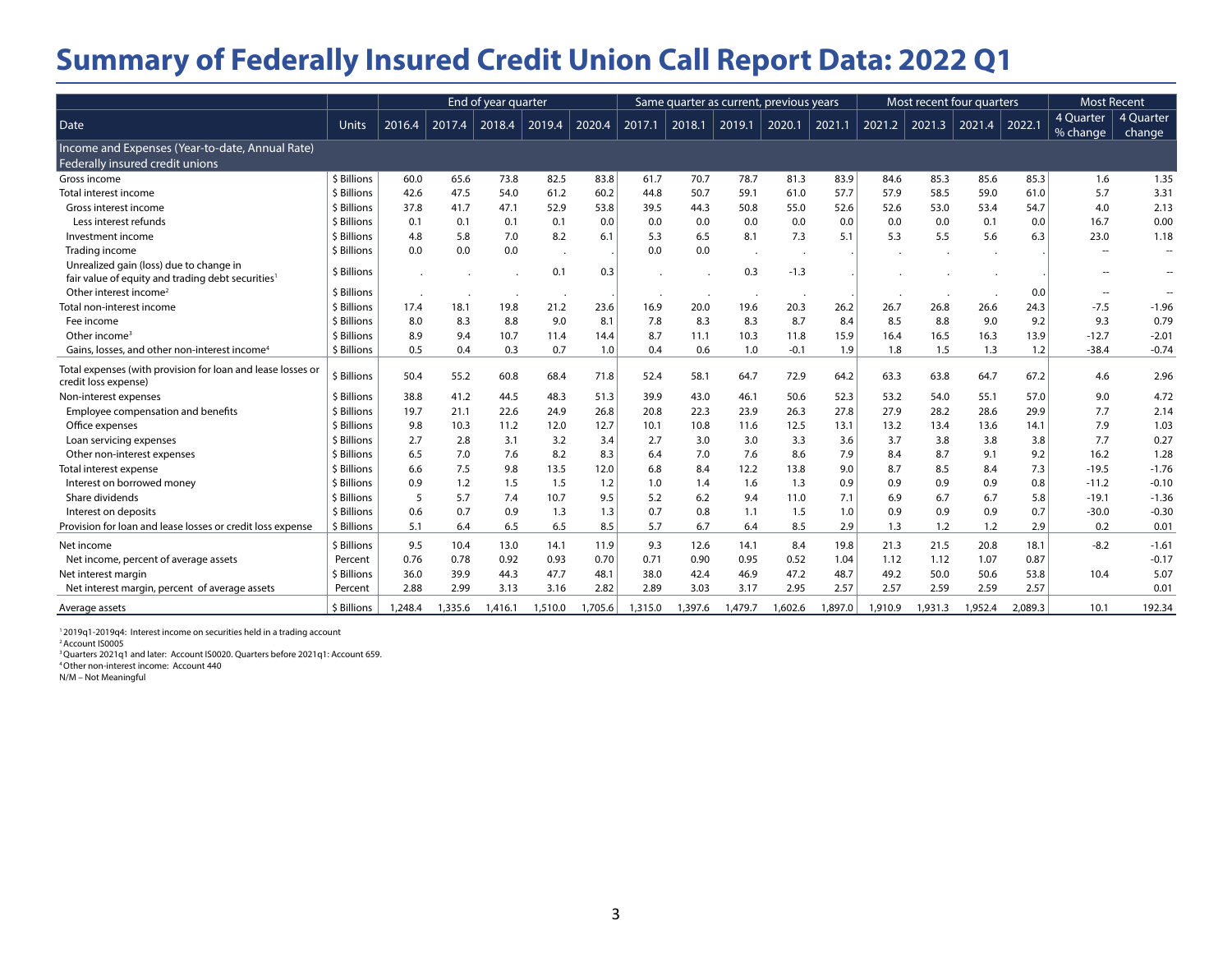|                                                                                                          |              |        |        | End of year quarter |        |        |        |        | Same quarter as current, previous years |         |        |        | Most recent four quarters |        |        |                       | <b>Most Recent</b>  |
|----------------------------------------------------------------------------------------------------------|--------------|--------|--------|---------------------|--------|--------|--------|--------|-----------------------------------------|---------|--------|--------|---------------------------|--------|--------|-----------------------|---------------------|
| Date                                                                                                     | <b>Units</b> | 2016.4 | 2017.4 | 2018.4              | 2019.4 | 2020.4 | 2017.1 | 2018.1 | 2019.1                                  | 2020.1  | 2021.1 | 2021.2 | 2021.3                    | 2021.4 | 2022.1 | 4 Quarter<br>% change | 4 Ouarter<br>change |
| Income and Expenses (Year-to-date, Annual Rate, Percent of Average Assets)                               |              |        |        |                     |        |        |        |        |                                         |         |        |        |                           |        |        |                       |                     |
| Federally insured credit unions                                                                          |              |        |        |                     |        |        |        |        |                                         |         |        |        |                           |        |        |                       |                     |
| Gross income                                                                                             | Percent      | 4.80   | 4.91   | 5.21                | 5.46   | 4.91   | 4.69   | 5.06   | 5.32                                    | 5.07    | 4.43   | 4.43   | 4.42                      | 4.38   | 4.08   |                       | $-0.34$             |
| Total interest income                                                                                    | Percent      | 3.41   | 3.55   | 3.82                | 4.06   | 3.53   | 3.41   | 3.63   | 4.00                                    | 3.80    | 3.04   | 3.03   | 3.03                      | 3.02   | 2.92   |                       | $-0.12$             |
| Gross interest income                                                                                    | Percent      | 3.03   | 3.12   | 3.33                | 3.51   | 3.16   | 3.00   | 3.17   | 3.43                                    | 3.43    | 2.77   | 2.75   | 2.74                      | 2.73   | 2.62   |                       | $-0.15$             |
| Less interest refunds                                                                                    | Percent      | 0.00   | 0.00   | 0.01                | 0.00   | 0.00   | 0.00   | 0.00   | 0.00                                    | 0.00    | 0.00   | 0.00   | 0.00                      | 0.00   | 0.00   |                       | 0.00                |
| Investment income                                                                                        | Percent      | 0.38   | 0.44   | 0.50                | 0.55   | 0.36   | 0.40   | 0.47   | 0.55                                    | 0.46    | 0.27   | 0.28   | 0.28                      | 0.29   | 0.30   |                       | 0.03                |
| Trading income                                                                                           | Percent      | 0.00   | 0.00   | 0.00                |        |        | 0.00   | 0.00   |                                         |         |        |        |                           |        |        |                       | $\sim$              |
| Unrealized gain (loss) due to change in<br>fair value of equity and trading debt securities <sup>1</sup> | Percent      |        |        |                     | 0.01   | 0.02   |        |        | 0.02                                    | $-0.08$ |        |        |                           |        |        |                       |                     |
| Other interest income <sup>2</sup>                                                                       | Percent      |        |        |                     |        |        |        |        |                                         |         |        |        |                           |        | 0.00   |                       |                     |
| Total non-interest income                                                                                | Percent      | 1.39   | 1.36   | 1.40                | 1.40   | 1.38   | 1.28   | 1.43   | 1.33                                    | 1.27    | 1.38   | 1.40   | 1.39                      | 1.36   | 1.16   |                       | $-0.22$             |
| Fee income                                                                                               | Percent      | 0.64   | 0.62   | 0.62                | 0.60   | 0.48   | 0.59   | 0.59   | 0.56                                    | 0.54    | 0.44   | 0.45   | 0.46                      | 0.46   | 0.44   |                       | 0.00                |
| Other income <sup>3</sup>                                                                                | Percent      | 0.71   | 0.71   | 0.76                | 0.76   | 0.84   | 0.66   | 0.80   | 0.69                                    | 0.73    | 0.84   | 0.86   | 0.86                      | 0.83   | 0.66   |                       | $-0.17$             |
| Gains, losses, and other non-interest income <sup>4</sup>                                                | Percent      | 0.04   | 0.03   | 0.02                | 0.05   | 0.06   | 0.03   | 0.04   | 0.07                                    | $-0.01$ | 0.10   | 0.09   | 0.08                      | 0.07   | 0.06   |                       | $-0.04$             |
| Total expenses (with provision for loan and lease losses or<br>credit loss expense)                      | Percent      | 4.04   | 4.14   | 4.30                | 4.53   | 4.21   | 3.99   | 4.16   | 4.37                                    | 4.55    | 3.38   | 3.31   | 3.30                      | 3.31   | 3.21   |                       | $-0.17$             |
| Non-interest expenses                                                                                    | Percent      | 3.10   | 3.09   | 3.14                | 3.20   | 3.01   | 3.04   | 3.08   | 3.12                                    | 3.16    | 2.76   | 2.78   | 2.80                      | 2.82   | 2.73   |                       | $-0.03$             |
| Employee compensation and benefits                                                                       | Percent      | 1.58   | 1.58   | 1.60                | 1.65   | 1.57   | 1.58   | 1.59   | 1.62                                    | 1.64    | 1.46   | 1.46   | 1.46                      | 1.47   | 1.43   |                       | $-0.03$             |
| Office expenses                                                                                          | Percent      | 0.79   | 0.77   | 0.79                | 0.79   | 0.74   | 0.77   | 0.77   | 0.78                                    | 0.78    | 0.69   | 0.69   | 0.69                      | 0.69   | 0.67   |                       | $-0.01$             |
| Loan servicing expenses                                                                                  | Percent      | 0.22   | 0.21   | 0.22                | 0.21   | 0.20   | 0.20   | 0.21   | 0.21                                    | 0.21    | 0.19   | 0.19   | 0.19                      | 0.19   | 0.18   |                       | 0.00                |
| Other non-interest expenses                                                                              | Percent      | 0.52   | 0.52   | 0.54                | 0.55   | 0.49   | 0.49   | 0.50   | 0.51                                    | 0.53    | 0.42   | 0.44   | 0.45                      | 0.47   | 0.44   |                       | 0.02                |
| Total interest expense                                                                                   | Percent      | 0.53   | 0.57   | 0.69                | 0.90   | 0.71   | 0.52   | 0.60   | 0.82                                    | 0.86    | 0.48   | 0.46   | 0.44                      | 0.43   | 0.35   |                       | $-0.13$             |
| Interest on borrowed money                                                                               | Percent      | 0.07   | 0.09   | 0.10                | 0.10   | 0.07   | 0.07   | 0.10   | 0.11                                    | 0.08    | 0.05   | 0.05   | 0.05                      | 0.04   | 0.04   |                       | $-0.02$             |
| Share dividends                                                                                          | Percent      | 0.40   | 0.43   | 0.52                | 0.71   | 0.55   | 0.39   | 0.44   | 0.64                                    | 0.68    | 0.38   | 0.36   | 0.35                      | 0.34   | 0.28   |                       | $-0.10$             |
| Interest on deposits                                                                                     | Percent      | 0.05   | 0.05   | 0.06                | 0.09   | 0.08   | 0.05   | 0.05   | 0.08                                    | 0.09    | 0.05   | 0.05   | 0.05                      | 0.04   | 0.03   |                       | $-0.02$             |
| Provision for loan and lease losses or credit loss expense                                               | Percent      | 0.41   | 0.48   | 0.46                | 0.43   | 0.50   | 0.43   | 0.48   | 0.43                                    | 0.53    | 0.15   | 0.07   | 0.06                      | 0.06   | 0.14   |                       | $-0.01$             |
| Net income                                                                                               | Percent      | 0.76   | 0.78   | 0.92                | 0.93   | 0.70   | 0.71   | 0.90   | 0.95                                    | 0.52    | 1.04   | 1.12   | 1.12                      | 1.07   | 0.87   |                       | $-0.17$             |
| Net interest margin                                                                                      | Percent      | 2.88   | 2.99   | 3.13                | 3.16   | 2.82   | 2.89   | 3.03   | 3.17                                    | 2.95    | 2.57   | 2.57   | 2.59                      | 2.59   | 2.57   |                       | 0.01                |

1 2019q1-2019q4: Interest income on securities held in a trading account 2 Account IS0005

<sup>3</sup> Quarters 2021q1 and later: Account IS0020. Quarters before 2021q1: Account 659.

4 Other non-interest income: Account 440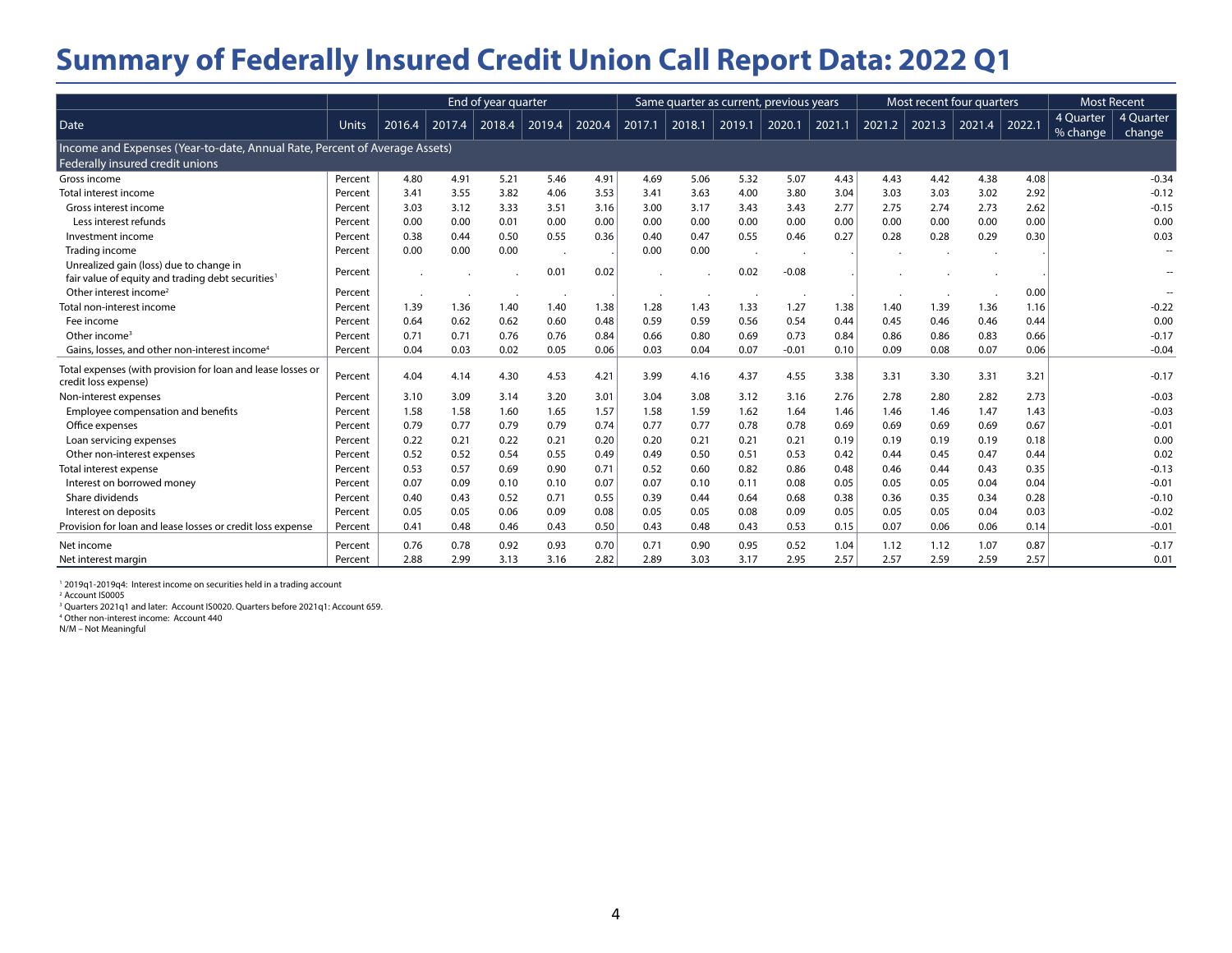|                                                    |              |                      |         | End of year quarter |         |         |                      | Same quarter as current, previous years |         |         |         |         | Most recent four quarters |         |         | <b>Most Recent</b>      |                     |
|----------------------------------------------------|--------------|----------------------|---------|---------------------|---------|---------|----------------------|-----------------------------------------|---------|---------|---------|---------|---------------------------|---------|---------|-------------------------|---------------------|
| Date                                               | <b>Units</b> | 2016.4               | 2017.4  | 2018.4              | 2019.4  | 2020.4  | 2017.1               | 2018.1                                  | 2019.1  | 2020.1  | 2021.1  | 2021.2  | 2021.3                    | 2021.4  | 2022.1  | 4 Quarter<br>$%$ change | 4 Quarter<br>change |
| <b>Balance Sheet</b>                               |              |                      |         |                     |         |         |                      |                                         |         |         |         |         |                           |         |         |                         |                     |
| Federally insured credit unions                    |              |                      |         |                     |         |         |                      |                                         |         |         |         |         |                           |         |         |                         |                     |
| Total assets                                       | \$ Billions  | 1,292.5              | 1,378.8 | 1,453.4             | 1,566.7 | 1,844.5 | 1,337.6              | 1,416.3                                 | 1,506.0 | 1,638.4 | 1,949.5 | 1,977.2 | 2,018.1                   | 2,060.4 | 2,118.3 | 8.7                     | 168.84              |
| Cash                                               | \$ Billions  | 92.8                 | 93.9    | 88.3                | 115.4   | 232.8   | 115.6                | 116.0                                   | 125.2   | 156.8   | 289.8   | 258.1   | 257.1                     | 255.0   | 248.6   | $-14.2$                 | $-41.22$            |
| Cash on hand                                       | \$ Billions  | 10.1                 | 10.5    | 10.9                | 12.0    | 23.4    | 9.7                  | 9.8                                     | 10.6    | 17.3    | 19.2    | 18.9    | 20.3                      | 18.5    | 21.3    | 11.0                    | 2.11                |
| Deposits: All other deposits <sup>1</sup>          | \$ Billions  |                      |         |                     |         |         |                      |                                         |         |         |         |         |                           |         | 0.8     | $\sim$                  | $\sim$              |
| Investments                                        |              |                      |         |                     |         |         |                      |                                         |         |         |         |         |                           |         |         |                         |                     |
| Total investments                                  | \$ Billions  | 274.0                | 267.0   | 258.0               | 269.1   | 361.5   | 281.0                | 268.1                                   | 264.7   | 284.5   | 404.4   | 434.3   | 444.3                     | 457.4   | 466.0   | 15.2                    | 61.66               |
| Investments less than or equal to 1 year           | \$ Billions  | 80.4                 | 77.5    | 76.7                | 85.6    | 106.7   | 82.8                 | 77.9                                    | 81.2    | 89.9    | 107.9   | 107.9   | 103.6                     | 98.1    | 95.3    | $-11.7$                 | $-12.59$            |
| Investments 1-3 years                              | \$ Billions  | 94.9                 | 86.5    | 86.3                | 92.0    | 113.7   | 90.6                 | 84.2                                    | 86.3    | 98.9    | 104.1   | 104.4   | 109.9                     | 115.8   | 114.7   | 10.2                    | 10.57               |
| Investments 3-10 years                             | \$ Billions  | 94.8                 | 99.0    | 91.0                | 85.9    | 128.1   | 103.4                | 101.9                                   | 92.8    | 87.3    | 174.5   | 202.8   | 212.4                     | 225.2   | 236.3   | 35.4                    | 61.75               |
| Investments 3-5 years                              | \$ Billions  | 64.2                 | 67.3    | 59.3                | 54.7    | 74.2    | 69.5                 | 67.1                                    | 58.4    | 55.2    | 88.0    | 106.3   | 118.6                     | 127.3   | 118.1   | 34.2                    | 30.06               |
| Investments 5-10 years                             | \$ Billions  | 30.7                 | 31.7    | 31.8                | 31.2    | 53.9    | 33.9                 | 34.8                                    | 34.4    | 32.1    | 86.5    | 96.6    | 93.9                      | 97.9    | 118.2   | 36.6                    | 31.69               |
| Investments more than 10 years                     | \$ Billions  | 3.9                  | 4.0     | 3.9                 | 5.6     | 13.0    | 4.2                  | 4.1                                     | 4.3     | 8.4     | 17.9    | 19.1    | 18.3                      | 18.3    | 19.8    | 10.8                    | 1.93                |
| Allowance for credit losses on investments         | \$ Billions  | $\blacksquare$       |         |                     |         |         |                      |                                         |         |         |         |         |                           |         | 0.0     | $\sim$                  | $\sim$              |
| <b>Total loans</b>                                 | \$ Billions  | 869.1                | 957.3   | 1,043.6             | 1,108.0 | 1,162.6 | 884.5                | 971.9                                   | 1,048.2 | 1,116.5 | 1,165.4 | 1,193.3 | 1,222.9                   | 1,255.2 | 1,301.7 | 11.7                    | 136.24              |
| Loans secured by 1-4 family residential properties | \$ Billions  |                      | 406.0   | 446.9               | 480.7   | 511.1   |                      | 419.0                                   | 449.3   | 488.1   | 511.4   | 522.8   | 536.1                     | 550.9   | 574.6   | 12.3                    | 63.16               |
| Secured by first lien                              | \$ Billions  |                      | 339.2   | 367.5               | 397.8   | 435.1   |                      | 346.2                                   | 369.1   | 405.8   | 437.9   | 449.2   | 461.9                     | 475.3   | 496.5   | 13.4                    | 58.58               |
| Secured by junior lien                             | \$ Billions  | $\lambda$            | 66.7    | 79.4                | 82.9    | 76.0    |                      | 72.8                                    | 80.2    | 82.3    | 73.6    | 73.6    | 74.2                      | 75.6    | 78.1    | 6.2                     | 4.57                |
| All other real estate loans                        | \$ Billions  | $\ddot{\phantom{a}}$ | 11.7    | 3.8                 | 2.8     | 2.5     | $\ddot{\phantom{a}}$ | 4.7                                     | 3.6     | 3.0     | 2.3     | 2.3     | 2.3                       | 2.3     | 2.0     | $-14.7$                 | $-0.34$             |
| Credit cards                                       | \$ Billions  | 52.7                 | 57.5    | 61.8                | 66.0    | 61.8    | 51.6                 | 56.7                                    | 61.1    | 64.4    | 58.7    | 59.9    | 61.2                      | 64.2    | 64.4    | 9.8                     | 5.73                |
| Auto loans                                         | \$ Billions  | 298.4                | 332.5   | 365.9               | 375.1   | 380.0   | 306.8                | 340.2                                   | 366.4   | 374.3   | 380.7   | 388.9   | 398.0                     | 404.5   | 418.0   | 9.8                     | 37.23               |
| New autos                                          | \$ Billions  | 116.6                | 132.1   | 147.2               | 147.6   | 142.1   | 120.0                | 134.6                                   | 146.0   | 145.0   | 140.0   | 141.0   | 141.5                     | 142.0   | 145.0   | 3.6                     | 5.00                |
| Used autos                                         | \$ Billions  | 181.8                | 200.4   | 218.7               | 227.5   | 238.0   | 186.8                | 205.6                                   | 220.5   | 229.3   | 240.7   | 247.9   | 256.6                     | 262.5   | 272.9   | 13.4                    | 32.24               |
| Non-federally guaranteed student loans             | \$ Billions  | 3.8                  | 4.4     | 5.1                 | 5.5     | 6.0     | 4.0                  | 4.6                                     | 5.3     | 5.6     | 6.0     | 6.4     | 6.4                       | 6.5     | 7.0     | 16.3                    | 0.98                |
| Commercial loans (excludes unfunded commitments)   | \$ Billions  |                      | 63.2    | 71.0                | 81.8    | 94.3    |                      | 65.3                                    | 73.1    | 85.1    | 97.4    | 101.4   | 105.8                     | 111.7   | 117.2   | 20.2                    | 19.71               |
| Secured by real estate                             | \$ Billions  | $\ddot{\phantom{a}}$ | 55.3    | 63.9                | 74.5    | 86.6    | $\ddot{\phantom{a}}$ | 57.3                                    | 66.1    | 77.6    | 89.7    | 93.4    | 97.5                      | 103.2   | 108.2   | 20.6                    | 18.44               |
| Not secured by real estate                         | \$ Billions  |                      | 8.0     | 7.1                 | 7.4     | 7.7     | $\bullet$            | 8.0                                     | 7.0     | 7.6     | 7.7     | 8.0     | 8.3                       | 8.5     | 9.0     | 16.5                    | 1.27                |
| Other loans                                        | \$ Billions  |                      | 82.0    | 89.0                | 96.0    | 106.9   |                      | 81.4                                    | 89.4    | 95.9    | 108.8   | 111.6   | 113.0                     | 115.1   | 118.6   | 9.0                     | 9.77                |
| Unfunded commitments for commercial loans          | \$ Billions  |                      | 4.8     | 5.7                 | 7.1     | 8.1     |                      | 5.0                                     | 6.0     | 7.3     | 8.8     | 9.2     | 9.5                       | 10.6    | 11.9    | 35.3                    | 3.11                |
| Other assets                                       | \$ Billions  | 56.5                 | 60.6    | 63.5                | 74.3    | 87.6    | 56.5                 | 60.3                                    | 67.8    | 80.6    | 89.8    | 91.6    | 93.9                      | 92.7    | 101.2   | 12.6                    | 11.33               |
| Total liabilities and net worth                    | \$ Billions  | 1,292.5              | 1,378.8 | 1,453.4             | 1,566.7 | 1,844.5 | 1,337.6              | 1,416.3                                 | 1,506.0 | 1,638.4 | 1,949.5 | 1,977.2 | 2,018.1                   | 2,060.4 | 2,118.3 | 8.7                     | 168.84              |
| Total deposits                                     | \$ Billions  | 1,092.6              | 1,159.5 | 1,219.7             | 1,319.8 | 1,587.6 | 1,138.0              | 1,203.5                                 | 1,272.8 | 1,376.1 | 1,693.8 | 1,714.9 | 1,748.6                   | 1,788.6 | 1,851.8 | 9.3                     | 157.95              |
| Share drafts                                       | \$ Billions  | 154.3                | 168.5   | 192.8               | 208.0   | 291.5   | 166.0                | 180.2                                   | 189.2   | 226.8   | 327.1   | 342.8   | 354.3                     | 367.1   | 388.0   | 18.6                    | 60.90               |
| Regular shares                                     | \$ Billions  | 393.1                | 421.6   | 426.9               | 444.5   | 568.1   | 416.5                | 445.4                                   | 462.7   | 465.2   | 626.1   | 626.6   | 640.0                     | 655.9   | 686.1   | 9.6                     | 60.06               |
| Other deposits                                     | \$ Billions  | 545.2                | 569.4   | 600.1               | 667.2   | 728.0   | 555.5                | 577.9                                   | 621.0   | 684.1   | 740.7   | 745.4   | 754.2                     | 765.6   | 777.7   | 5.0                     | 36.99               |
| Money market accounts                              | \$ Billions  | 249.2                | 259.6   | 261.9               | 274.8   | 341.9   | 256.2                | 263.8                                   | 264.2   | 281.3   | 361.7   | 374.8   | 390.7                     | 407.3   | 423.4   | 17.1                    | 61.68               |
| Share certificate accounts                         | \$ Billions  | 199.5                | 212.2   | 238.2               | 287.1   | 276.0   | 202.0                | 215.7                                   | 254.7   | 294.8   | 267.2   | 258.9   | 251.9                     | 247.6   | 241.4   | $-9.7$                  | $-25.80$            |
| IRA/Keogh accounts                                 | \$ Billions  | 78.1                 | 77.7    | 77.6                | 81.0    | 83.9    | 78.1                 | 77.4                                    | 78.5    | 81.9    | 84.3    | 84.3    | 84.0                      | 83.2    | 83.4    | $-1.1$                  | $-0.89$             |
| Non-member deposits                                | \$ Billions  | 8.7                  | 10.2    | 11.9                | 12.9    | 11.7    | 9.1                  | 10.4                                    | 12.3    | 13.4    | 11.2    | 10.9    | 10.9                      | 11.3    | 12.4    | 11.6                    | 1.29                |
| All other shares                                   | \$ Billions  | 9.7                  | 9.8     | 10.6                | 11.5    | 14.6    | 10.1                 | 10.5                                    | 11.3    | 12.7    | 16.4    | 16.5    | 16.7                      | 16.2    | 17.1    | 4.3                     | 0.71                |
| Net worth                                          | \$ Billions  | 140.8                | 151.1   | 164.2               | 178.2   | 190.4   | 143.1                | 154.2                                   | 167.8   | 180.4   | 195.3   | 201.0   | 206.6                     | 211.6   | 216.4   | 10.8                    | 21.09               |
| Net worth, percent of assets                       | Percent      | 10.89                | 10.95   | 11.30               | 11.37   | 10.32   | 10.69                | 10.88                                   | 11.13   | 11.01   | 10.02   | 10.16   | 10.23                     | 10.26   | 10.22   |                         | 0.20                |

1 Account AS0008 N/M - Not Meaningful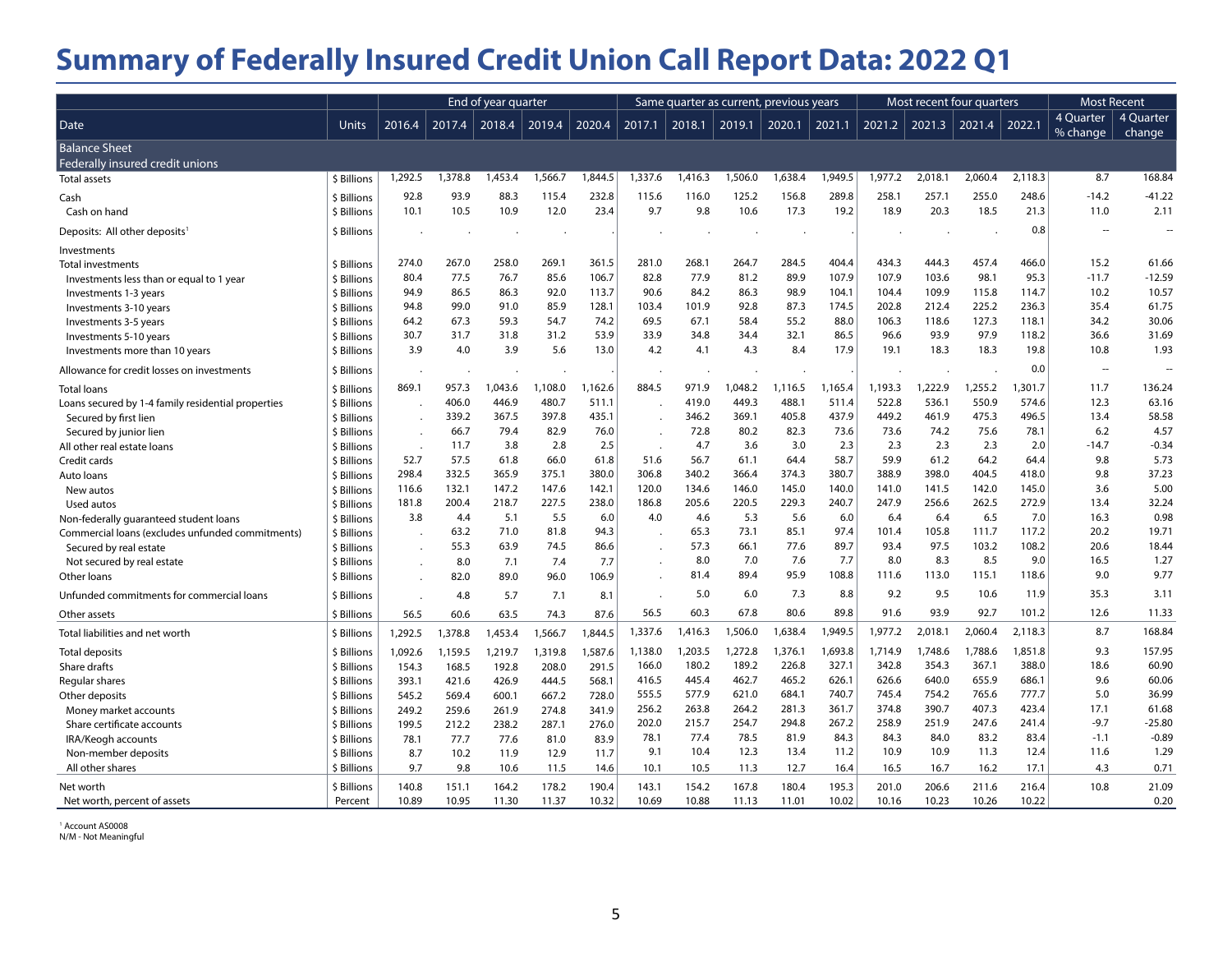|                                                                                     |              |        |        | End of year quarter |        |        |        |        |        | Same quarter as current, previous years |        |        | Most recent four quarters |        |        |                                   | <b>Most Recent</b>  |
|-------------------------------------------------------------------------------------|--------------|--------|--------|---------------------|--------|--------|--------|--------|--------|-----------------------------------------|--------|--------|---------------------------|--------|--------|-----------------------------------|---------------------|
| Date                                                                                | <b>Units</b> | 2016.4 | 2017.4 | 2018.4              | 2019.4 | 2020.4 | 2017.1 | 2018.1 | 2019.1 | 2020.1                                  | 2021.1 | 2021.2 | 2021.3                    | 2021.4 | 2022.1 | 4 Quarter<br>% change $\parallel$ | 4 Ouarter<br>change |
| <b>Balance Sheet</b><br>Federally insured credit unions                             |              |        |        |                     |        |        |        |        |        |                                         |        |        |                           |        |        |                                   |                     |
| Addenda                                                                             |              |        |        |                     |        |        |        |        |        |                                         |        |        |                           |        |        |                                   |                     |
| Real estate loans                                                                   | \$ Billions  | 431.1  | 473.0  | 514.5               | 558.0  | 600.2  | 438.9  | 481.0  | 519.0  | 568.7                                   | 603.5  | 618.5  | 635.9                     | 656.4  | 684.7  | 13.5                              | 81.26               |
| Real estate fixed rate, first mortgage (includes<br>commercial)                     | \$ Billions  | 251.2  | 281.0  | 308.0               | 345.0  | 396.9  | 258.   | 287.3  | 311.4  | 355.6                                   | 406.4  | 422.4  | 440.0                     | 460.4  |        | --                                | --                  |
| Real estate fixed rate, first mortgage (excludes<br>commercial)                     | \$ Billions  |        |        |                     |        |        |        |        |        |                                         |        |        |                           |        | 427.6  | --                                | $\sim$              |
| <b>Business loans</b>                                                               |              |        |        |                     |        |        |        |        |        |                                         |        |        |                           |        |        |                                   |                     |
| Net member business loan balance for regulatory<br>reporting, Part 723 <sup>2</sup> | \$ Billions  | 58.9   | 67.5   | 67.8                | 77.7   | 90.1   | 60.9   | 70.2   | 69.3   | 80.7                                    | 93.9   | 97.1   | 101.1                     | 107.1  | 111.5  | 18.8                              | 17.62               |

2 Account 400A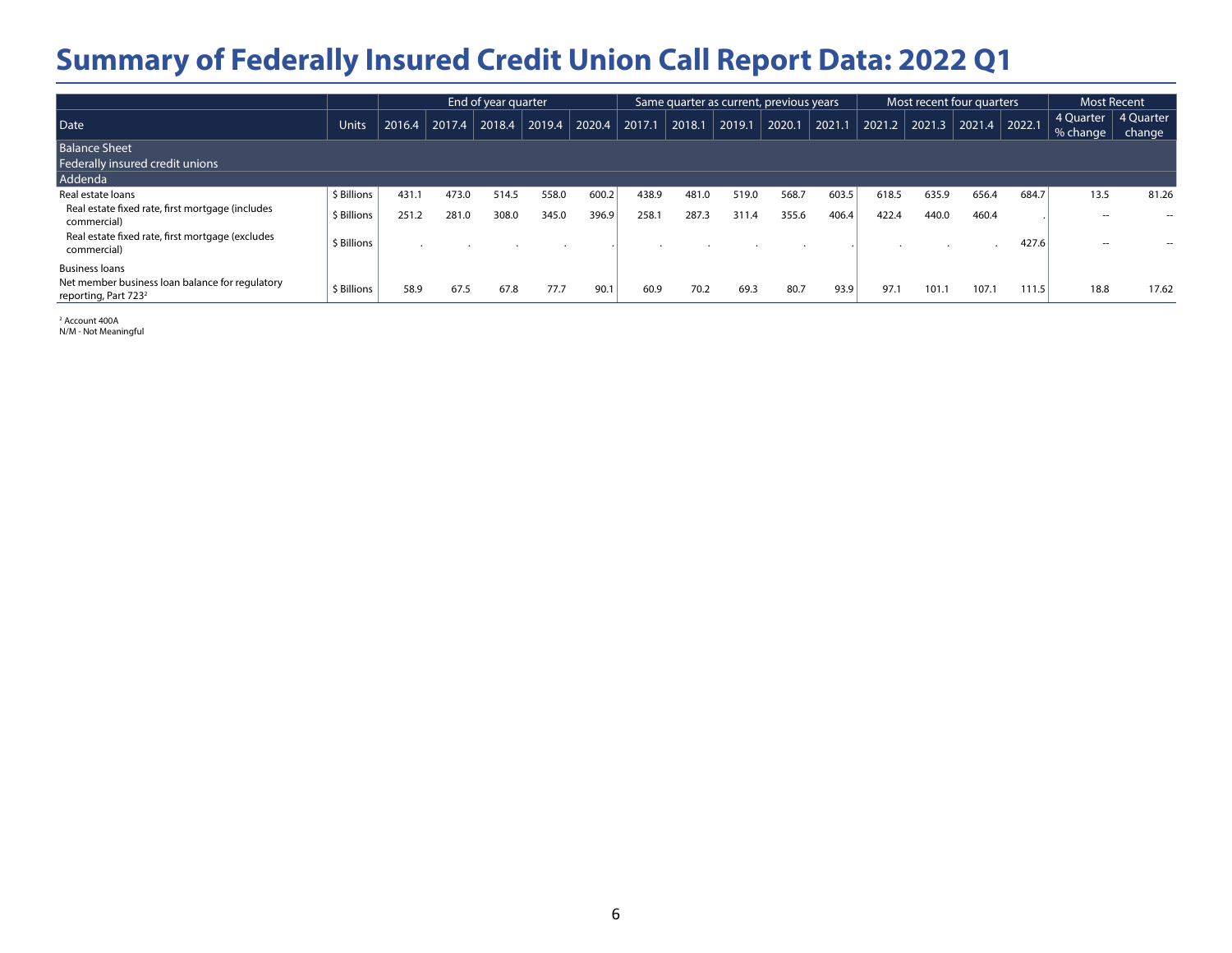|                                                    |              | End of year quarter |        |        |        |        |           |        |        | Same quarter as current, previous years |        |        |         | Most recent four quarters |        | <b>Most Recent</b>                           |
|----------------------------------------------------|--------------|---------------------|--------|--------|--------|--------|-----------|--------|--------|-----------------------------------------|--------|--------|---------|---------------------------|--------|----------------------------------------------|
| Date                                               | <b>Units</b> | 2016.4              | 2017.4 | 2018.4 | 2019.4 | 2020.4 | 2017.1    | 2018.1 | 2019.1 | 2020.1                                  | 2021.1 | 2021.2 | 2021.3  | 2021.4                    | 2022.1 | 4 Quarter<br>4 Quarter<br>% change<br>change |
| <b>Balance Sheet (Percent of Assets)</b>           |              |                     |        |        |        |        |           |        |        |                                         |        |        |         |                           |        |                                              |
| Federally insured credit unions                    |              |                     |        |        |        |        |           |        |        |                                         |        |        |         |                           |        |                                              |
| Total assets                                       | Percent      | 100.0               | 100.0  | 100.0  | 100.0  | 100.0  | 100.0     | 100.0  | 100.0  | 100.0                                   | 100.0  | 100.0  | 100.0   | 100.0                     | 100.0  |                                              |
| Cash                                               | Percent      | 7.2                 | 6.8    | 6.1    | 7.4    | 12.6   | 8.6       | 8.2    | 8.3    | 9.6                                     | 14.9   | 13.1   | 12.7    | 12.4                      | 11.7   | $-3.13$                                      |
| Cash on hand                                       | Percent      | 0.8                 | 0.8    | 0.8    | 0.8    | 1.3    | 0.7       | 0.7    | 0.7    | 1.1                                     | 1.0    | 1.0    | 1.0     | 0.9                       | 1.0    | 0.02                                         |
| Deposits: All other deposits <sup>1</sup>          | Percent      |                     |        |        |        |        |           |        |        |                                         |        |        |         |                           | 0.0    | --                                           |
| Investments                                        |              |                     |        |        |        |        |           |        |        |                                         |        |        |         |                           |        |                                              |
| <b>Total investments</b>                           | Percent      | 21.2                | 19.4   | 17.7   | 17.2   | 19.6   | 21.0      | 18.9   | 17.6   | 17.4                                    | 20.7   | 22.0   | 22.0    | 22.2                      | 22.0   | 1.26                                         |
| Investments less than or equal to 1 year           | Percent      | 6.2                 | 5.6    | 5.3    | 5.5    | 5.8    | 6.2       | 5.5    | 5.4    | 5.5                                     | 5.5    | 5.5    | 5.1     | 4.8                       | 4.5    | $-1.04$                                      |
| Investments 1-3 years                              | Percent      | 7.3                 | 6.3    | 5.9    | 5.9    | 6.2    | 6.8       | 5.9    | 5.7    | 6.0                                     | 5.3    | 5.3    | 5.4     | 5.6                       | 5.4    | 0.07                                         |
| Investments 3-10 years                             | Percent      | 7.3                 | 7.2    | 6.3    | 5.5    | 6.9    | 7.7       | 7.2    | 6.2    | 5.3                                     | 9.0    | 10.3   | 10.5    | 10.9                      | 11.2   | 2.20                                         |
| Investments 3-5 years                              | Percent      | 5.0                 | 4.9    | 4.1    | 3.5    | 4.0    | 5.2       | 4.7    | 3.9    | 3.4                                     | 4.5    | 5.4    | 5.9     | 6.2                       | 5.6    | 1.06                                         |
| Investments 5-10 years                             | Percent      | 2.4                 | 2.3    | 2.2    | 2.0    | 2.9    | 2.5       | 2.5    | 2.3    | 2.0                                     | 4.4    | 4.9    | 4.7     | 4.8                       | 5.6    | 1.14                                         |
| Investments more than 10 years                     | Percent      | 0.3                 | 0.3    | 0.3    | 0.4    | 0.7    | 0.3       | 0.3    | 0.3    | 0.5                                     | 0.9    | 1.0    | 0.9     | 0.9                       | 0.9    | 0.02                                         |
| Allowance for credit losses on investments         | Percent      |                     |        | ٠.     |        |        |           |        | $\,$ . |                                         |        |        | $\cdot$ | $\cdot$                   | 0.0    |                                              |
| <b>Total loans</b>                                 | Percent      | 67.2                | 69.4   | 71.8   | 70.7   | 63.0   | 66.1      | 68.6   | 69.6   | 68.1                                    | 59.8   | 60.3   | 60.6    | 60.9                      | 61.4   | 1.67                                         |
| Loans secured by 1-4 family residential properties | Percent      |                     | 29.4   | 30.7   | 30.7   | 27.7   |           | 29.6   | 29.8   | 29.8                                    | 26.2   | 26.4   | 26.6    | 26.7                      | 27.1   | 0.89                                         |
| Secured by first lien                              | Percent      |                     | 24.6   | 25.3   | 25.4   | 23.6   |           | 24.4   | 24.5   | 24.8                                    | 22.5   | 22.7   | 22.9    | 23.1                      | 23.4   | 0.98                                         |
| Secured by junior lien                             | Percent      |                     | 4.8    | 5.5    | 5.3    | 4.1    |           | 5.1    | 5.3    | 5.0                                     | 3.8    | 3.7    | 3.7     | 3.7                       | 3.7    | $-0.09$                                      |
| All other real estate loans                        | Percent      |                     | 0.9    | 0.3    | 0.2    | 0.1    |           | 0.3    | 0.2    | 0.2                                     | 0.1    | 0.1    | 0.1     | 0.1                       | 0.1    | $-0.03$                                      |
| Credit cards                                       | Percent      | 4.1                 | 4.2    | 4.3    | 4.2    | 3.4    | 3.9       | 4.0    | 4.1    | 3.9                                     | 3.0    | 3.0    | 3.0     | 3.1                       | 3.0    | 0.03                                         |
| Auto Ioans                                         | Percent      | 23.1                | 24.1   | 25.2   | 23.9   | 20.6   | 22.9      | 24.0   | 24.3   | 22.8                                    | 19.5   | 19.7   | 19.7    | 19.6                      | 19.7   | 0.20                                         |
| New autos                                          | Percent      | 9.0                 | 9.6    | 10.1   | 9.4    | 7.7    | 9.0       | 9.5    | 9.7    | 8.8                                     | 7.2    | 7.1    | 7.0     | 6.9                       | 6.8    | $-0.34$                                      |
| Used autos                                         | Percent      | 14.1                | 14.5   | 15.0   | 14.5   | 12.9   | 14.0      | 14.5   | 14.6   | 14.0                                    | 12.3   | 12.5   | 12.7    | 12.7                      | 12.9   | 0.54                                         |
| Non-federally quaranteed student loans             | Percent      | 0.3                 | 0.3    | 0.4    | 0.3    | 0.3    | 0.3       | 0.3    | 0.4    | 0.3                                     | 0.3    | 0.3    | 0.3     | 0.3                       | 0.3    | 0.02                                         |
| Commercial loans (excludes unfunded commitments)   | Percent      |                     | 4.6    | 4.9    | 5.2    | 5.1    |           | 4.6    | 4.9    | 5.2                                     | 5.0    | 5.1    | 5.2     | 5.4                       | 5.5    | 0.53                                         |
| Secured by real estate                             | Percent      |                     | 4.0    | 4.4    | 4.8    | 4.7    |           | 4.0    | 4.4    | 4.7                                     | 4.6    | 4.7    | 4.8     | 5.0                       | 5.1    | 0.50                                         |
| Not secured by real estate                         | Percent      |                     | 0.6    | 0.5    | 0.5    | 0.4    | $\bullet$ | 0.6    | 0.5    | 0.5                                     | 0.4    | 0.4    | 0.4     | 0.4                       | 0.4    | 0.03                                         |
| Other loans                                        | Percent      |                     | 5.9    | 6.1    | 6.1    | 5.8    |           | 5.8    | 5.9    | 5.9                                     | 5.6    | 5.6    | 5.6     | 5.6                       | 5.6    | 0.02                                         |
| Unfunded commitments for commercial loans          | Percent      |                     | 0.3    | 0.4    | 0.5    | 0.4    |           | 0.4    | 0.4    | 0.4                                     | 0.5    | 0.5    | 0.5     | 0.5                       | 0.6    | 0.11                                         |
| Other assets                                       | Percent      | 4.4                 | 4.4    | 4.4    | 4.7    | 4.7    | 4.2       | 4.3    | 4.5    | 4.9                                     | 4.6    | 4.6    | 4.7     | 4.5                       | 4.8    | 0.17                                         |
| Total liabilities and net worth                    | Percent      | 100.0               | 100.0  | 100.0  | 100.0  | 100.0  | 100.0     | 100.0  | 100.0  | 100.0                                   | 100.0  | 100.0  | 100.0   | 100.0                     | 100.0  |                                              |
| <b>Total deposits</b>                              | Percent      | 84.5                | 84.1   | 83.9   | 84.2   | 86.1   | 85.1      | 85.0   | 84.5   | 84.0                                    | 86.9   | 86.7   | 86.6    | 86.8                      | 87.4   | 0.53                                         |
| Share drafts                                       | Percent      | 11.9                | 12.2   | 13.3   | 13.3   | 15.8   | 12.4      | 12.7   | 12.6   | 13.8                                    | 16.8   | 17.3   | 17.6    | 17.8                      | 18.3   | 1.54                                         |
| Regular shares                                     | Percent      | 30.4                | 30.6   | 29.4   | 28.4   | 30.8   | 31.1      | 31.4   | 30.7   | 28.4                                    | 32.1   | 31.7   | 31.7    | 31.8                      | 32.4   | 0.28                                         |
| Other deposits                                     | Percent      | 42.2                | 41.3   | 41.3   | 42.6   | 39.5   | 41.5      | 40.8   | 41.2   | 41.8                                    | 38.0   | 37.7   | 37.4    | 37.2                      | 36.7   | $-1.28$                                      |
| Money market accounts                              | Percent      | 19.3                | 18.8   | 18.0   | 17.5   | 18.5   | 19.2      | 18.6   | 17.5   | 17.2                                    | 18.6   | 19.0   | 19.4    | 19.8                      | 20.0   | 1.43                                         |
| Share certificate accounts                         | Percent      | 15.4                | 15.4   | 16.4   | 18.3   | 15.0   | 15.1      | 15.2   | 16.9   | 18.0                                    | 13.7   | 13.1   | 12.5    | 12.0                      | 11.4   | $-2.31$                                      |
| IRA/Keogh accounts                                 | Percent      | 6.0                 | 5.6    | 5.3    | 5.2    | 4.5    | 5.8       | 5.5    | 5.2    | 5.0                                     | 4.3    | 4.3    | 4.2     | 4.0                       | 3.9    | $-0.39$                                      |
| Non-member deposits                                | Percent      | 0.7                 | 0.7    | 0.8    | 0.8    | 0.6    | 0.7       | 0.7    | 0.8    | 0.8                                     | 0.6    | 0.6    | 0.5     | 0.5                       | 0.6    | 0.02                                         |
| All other shares                                   | Percent      | 0.7                 | 0.7    | 0.7    | 0.7    | 0.8    | 0.8       | 0.7    | 0.7    | 0.8                                     | 0.8    | 0.8    | 0.8     | 0.8                       | 0.8    | $-0.03$                                      |
| Net worth                                          | Percent      | 10.89               | 10.95  | 11.30  | 11.37  | 10.32  | 10.69     | 10.88  | 11.13  | 11.01                                   | 10.01  | 10.16  | 10.23   | 10.26                     | 10.21  | 0.20                                         |

1 Account AS0008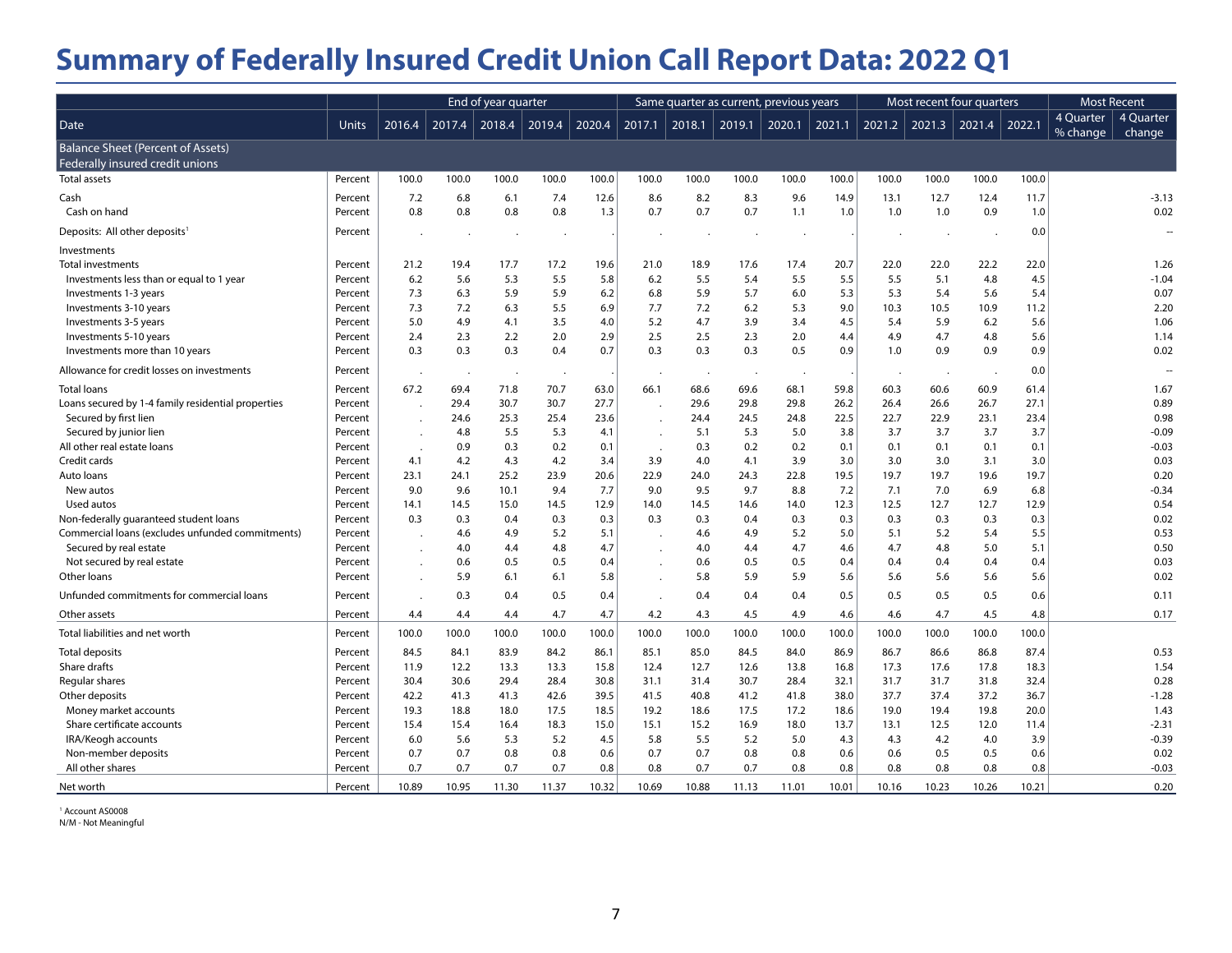|                                                                                     |              |        |        | End of year quarter |        |        |        | Same quarter as current, previous years |        |        |        |        | Most recent four quarters |        |        |           | <b>Most Recent</b> |
|-------------------------------------------------------------------------------------|--------------|--------|--------|---------------------|--------|--------|--------|-----------------------------------------|--------|--------|--------|--------|---------------------------|--------|--------|-----------|--------------------|
|                                                                                     |              |        |        |                     |        |        |        |                                         |        |        |        |        |                           |        |        |           |                    |
| Date                                                                                | <b>Units</b> | 2016.4 | 2017.4 | 2018.4              | 2019.4 | 2020.4 | 2017.1 | 2018.1                                  | 2019.1 | 2020.1 | 2021.1 | 2021.2 | 2021.3                    | 2021.4 | 2022.1 | 4 Quarter | 4 Ouarter          |
|                                                                                     |              |        |        |                     |        |        |        |                                         |        |        |        |        |                           |        |        | % change  | change             |
| <b>Balance Sheet (Percent of Assets)</b>                                            |              |        |        |                     |        |        |        |                                         |        |        |        |        |                           |        |        |           |                    |
| Federally insured credit unions                                                     |              |        |        |                     |        |        |        |                                         |        |        |        |        |                           |        |        |           |                    |
| Addenda                                                                             |              |        |        |                     |        |        |        |                                         |        |        |        |        |                           |        |        |           |                    |
| Real estate loans                                                                   | Percent      | 33.4   | 34.3   | 35.4                | 35.6   | 32.5   | 32.8   | 34.0                                    | 34.5   | 34.7   | 31.0   | 31.3   | 31.5                      | 31.9   | 32.3   |           | 1.37               |
| Real estate fixed rate, first mortgage (includes<br>commercial)                     | Percent      | 19.4   | 20.4   | 21.2                | 22.0   | 21.5   | 19.3   | 20.3                                    | 20.7   | 21.7   | 20.8   | 21.4   | 21.8                      | 22.3   |        |           | --                 |
| Real estate fixed rate, first mortgage (excludes<br>commercial)                     | Percent      |        |        |                     |        |        |        |                                         |        |        |        |        |                           |        | 20.2   |           | --                 |
| <b>Business loans</b>                                                               |              |        |        |                     |        |        |        |                                         |        |        |        |        |                           |        |        |           |                    |
| Net member business loan balance for regulatory<br>reporting, Part 723 <sup>2</sup> | Percent      | 4.6    | 4.9    | 4.7                 | 5.0    | 4.9    | 4.6    | 5.0                                     | 4.6    | 4.9    | 4.8    | 4.9    | 5.0                       | 5.2    | 5.3    |           | 0.45               |

2 Account 400A